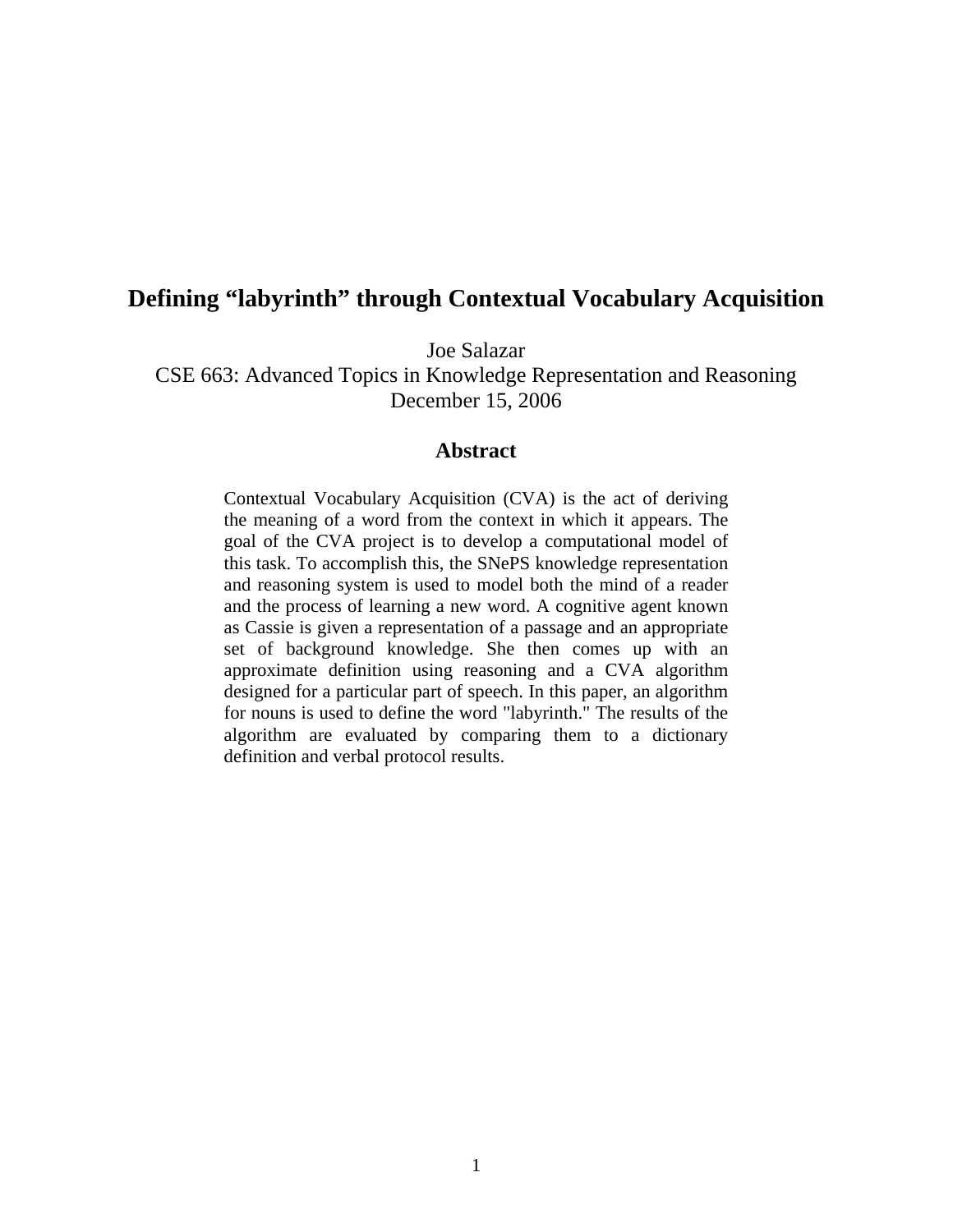#### **Introduction to Contextual Vocabulary Acquisition and SNePS**

Suppose you are reading a book and you come across a word that you are not familiar with. Most people will not immediately consult a dictionary for a definition. Rather, they will either ignore the word if it is unimportant or try to figure out what it means from the context in which it appears. By doing the latter, a reader is engaging in what is known as contextual vocabulary acquisition (CVA). Using a combination of their own relevant background knowledge and the information in the sentence, the reader attempts to derive a meaning for the unknown word. If the reader is repeatedly exposed to the word in varying contexts, their derivation will improve and will gradually "converge" towards a dictionary-like definition. (Rapaport and Ehrlich 2000: 5)

The goal of the CVA project is to develop a computational theory of vocabulary acquisition in a natural-language-understanding system. By developing algorithms for this task, a better understanding of context can be gained and can provide a foundation for a curriculum which takes the guesswork out of CVA. (Rapaport and Kibby 2002: 3) Of utmost importance is modeling the activity of learning a new word. (Rapaport and Ehrlich 2000: 1) To do so, we enlist the help of Cassie, the cognitive agent of SNePS.

SNePS is an "intensional, propositional, semantic-network knowledge-representation and reasoning system used for research in artificial intelligence and in cognitive science." (Shapiro and Rapaport, 1995) The structure of this semantic network and the features it provides make it an appropriate choice for modeling cognitive activities. For instance, the SNePS Inference Package (SNIP) allows Cassie to perform both conscious and subconscious reasoning in the form of inferences. It also allows her to engage in belief revision in order to handle any contradictory

2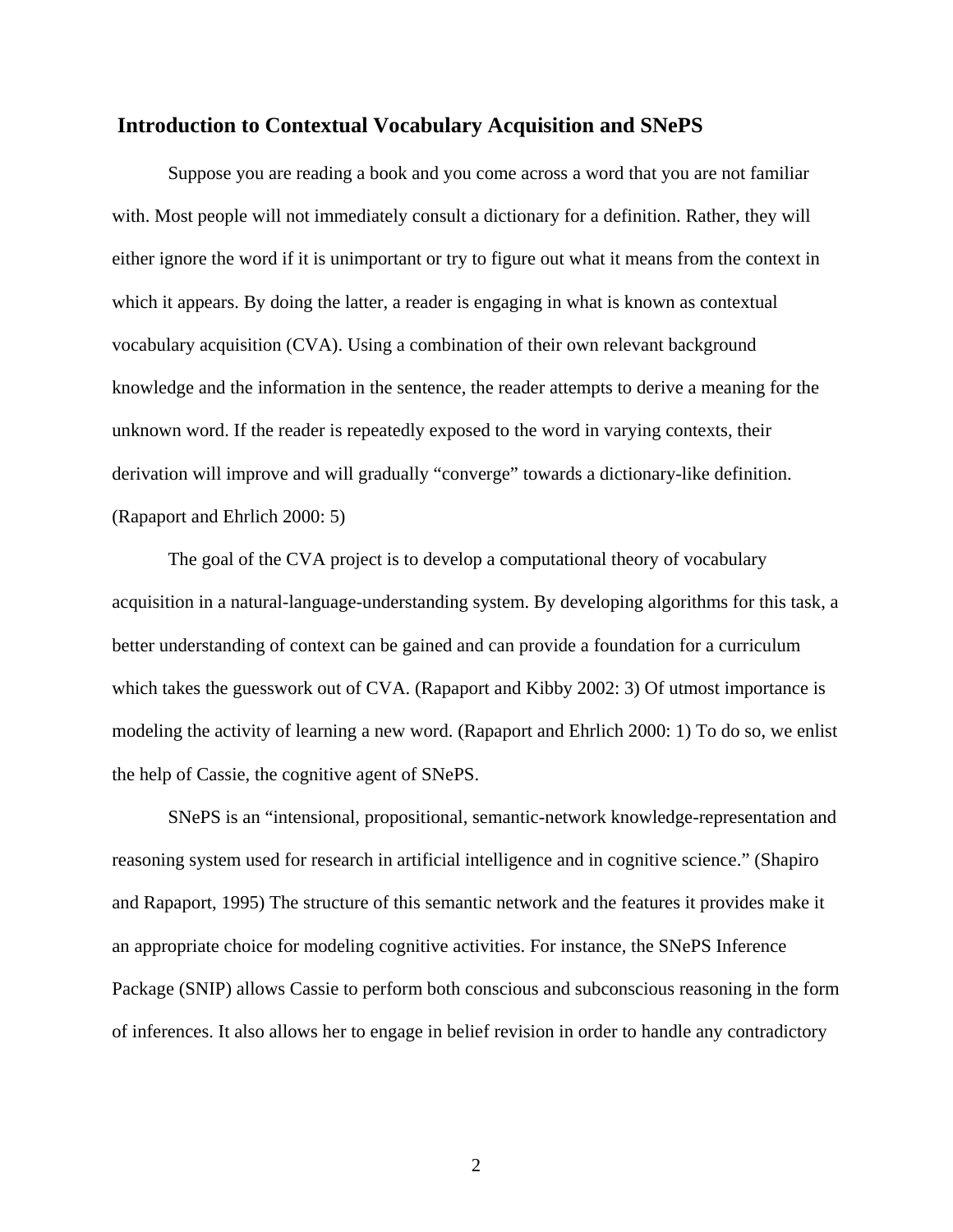information that she might encounter. (Rapaport and Ehrlich 2000: 8) At any given moment, the structure of the network as a whole represents Cassie's beliefs at that time. (Shapiro 1989: 3)

This particular project aims to test the functionality of the noun algorithm by giving Cassie a passage to read, a set of appropriate background knowledge and a noun to define. The results of this algorithm will be compared against both a dictionary definition and the definitions of human test subjects performing the same task in order to evaluate its performance.

### **The Passage**

The source passage for this project was taken from the short story "The Two Kings and the Two Labyrinths" by Jorge Luis Borges:

"It is said by men worthy of belief (though Allah's knowledge is greater) that in the first days there was a king of the isles of Babylonia who called together his architects and his priests and bade them build him a **labyrinth** so confused and so subtle that the most prudent men would not venture to enter it, and those who did would lose their way." (Borges: 263)

A sentence of this length is difficult to understand, let alone represent. The following revised version was used instead:

"A king built a **labyrinth** so confused and so subtle that men who entered it would lose their way."

Special care must be taken when revising a passage in this manner. There may be a loss of information important to the proper understanding of a sentence if it is oversimplified. Even

3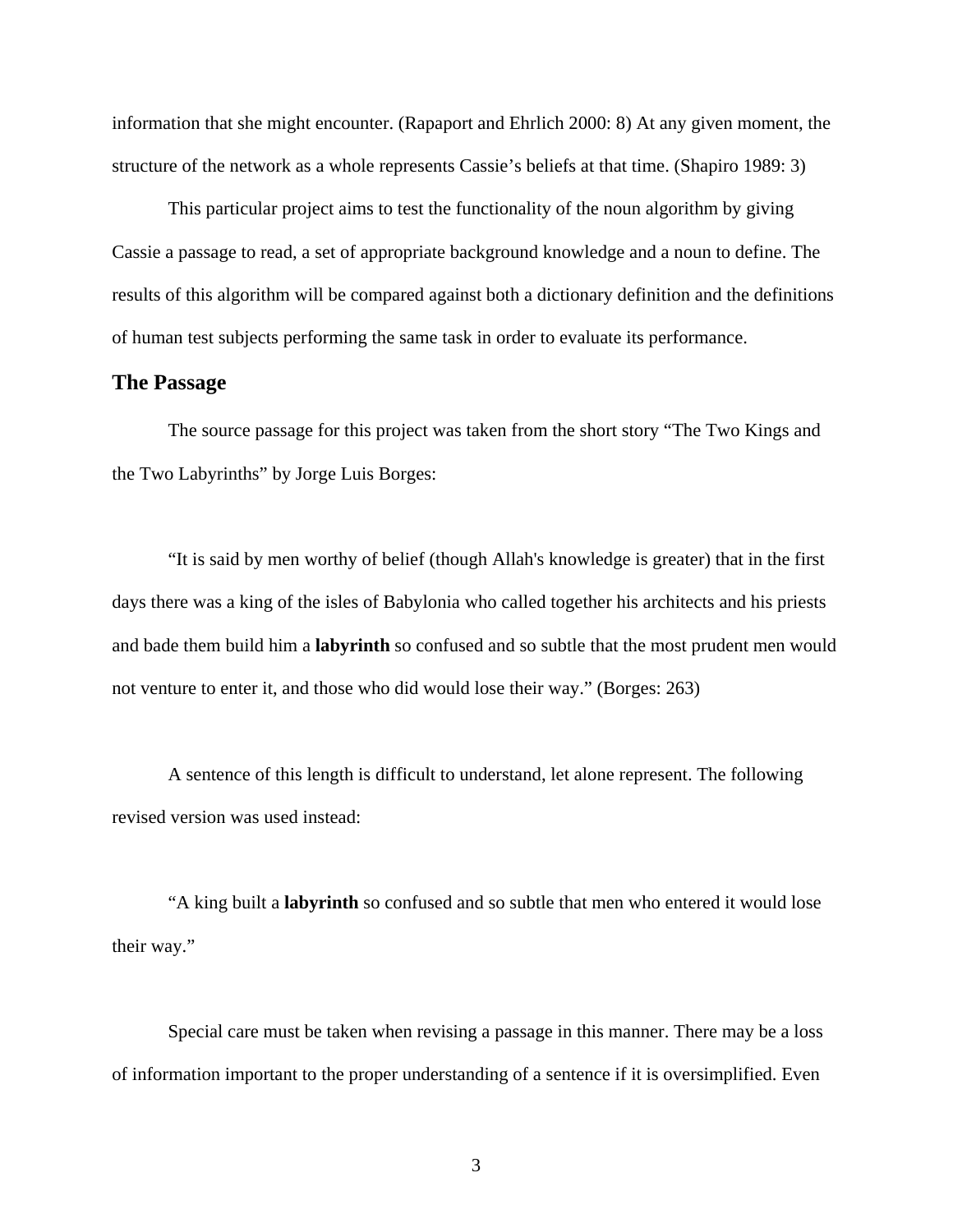worse, the meaning of the sentence may change significantly; leaving a problem to solve that is altogether different from the original passage. In this case, verbal protocol testing (discussed in the following section) indicates that this revision does not suffer from either of these problems.

In Rapaport and Kibby 2002, Kibby enumerates six levels of "knowing a concept." The third level is "knowing [the] concept and another word (or words) that signifies it, but not the specific word in the text to signify it." He states that this particular level is well-suited to CVA since the context will usually be helpful.

This passage is a good example of the third level. While younger readers may be familiar with the concept of a maze, they may not be familiar with the term "labyrinth" even though the two are closely related. In fact, the Oxford English Dictionary uses the term "maze" as part of its definition of labyrinth:

labyrinth, *n.*

- 1. A structure consisting of a number of intercommunicating passages arranged in bewildering complexity, through which it is difficult or impossible to find one's way without guidance; a maze.
	- a. With references to the structures so named in classical antiquity.
	- b. In mod. landscape gardening, a maze formed by paths bordered by high hedges. (OED)

## **Verbal Protocols**

In order to determine what background information to represent in SNePS, several people were asked participate in what were known as "verbal protocols." Basically, each subject was given the passage to read and asked to give a definition of the word and reasons why they arrived at that conclusion. However, the test results are not very useful if the subject already knows the

4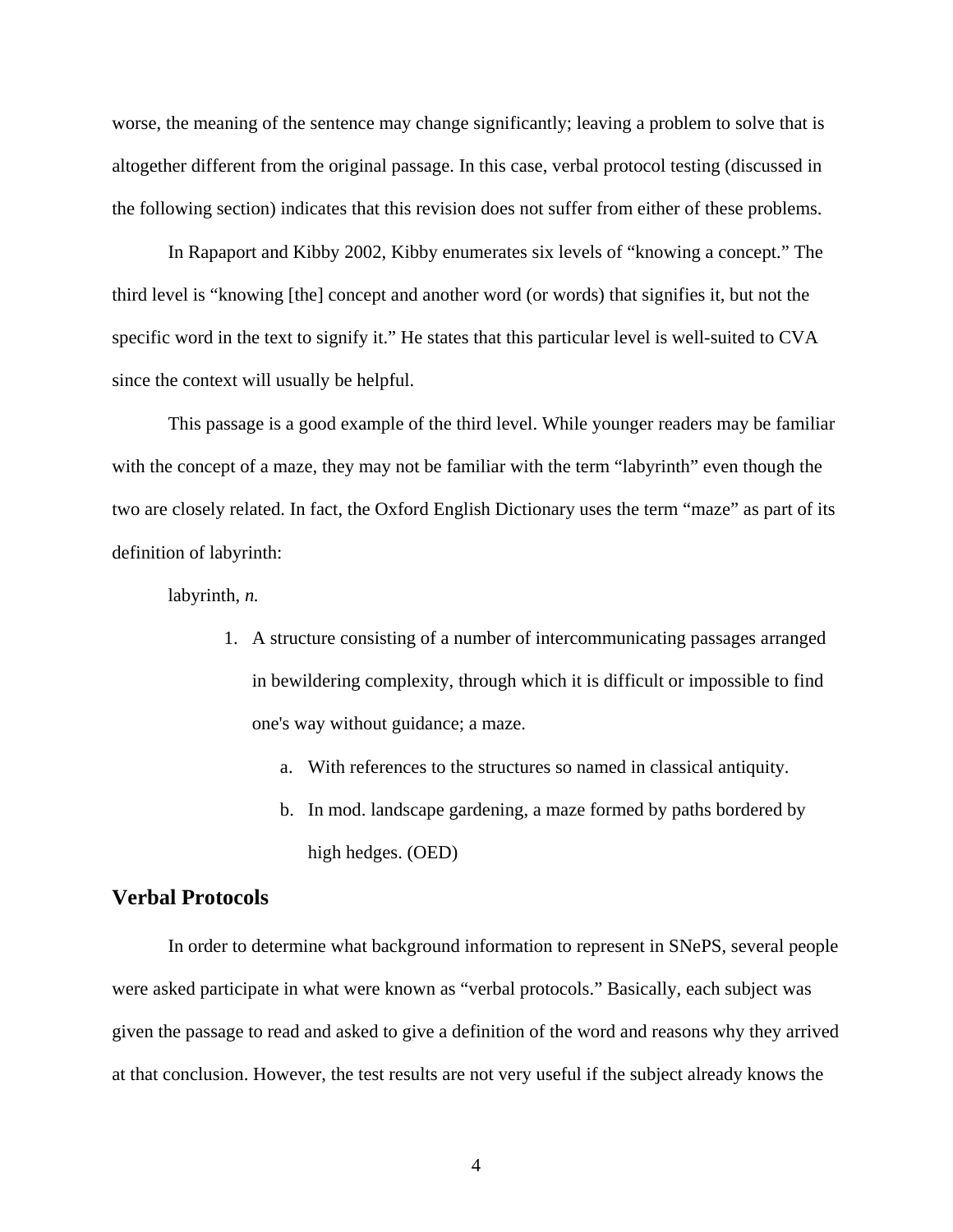definition of the word. Since "labyrinth" is not terribly uncommon, it was replaced with the made-up word "mecasoph" for each test. This ensured that the test subjects had to deal with a "Level 3" word regardless of whether they knew the definition of the word or not.

The following responses are representative of the most common definitions given:

- "a maze" (nearly everyone used this at some point during their definition)
- "A building or structure which disrupts the senses"
- "Some sort of confusing building"
- "A labyrinth of confusing tunnels"

Since most of the test subjects came up with an appropriate definition, it is clear that the context is helpful. However, each test subject came up with different reasons when asked to rationalize their answers:

- "It's large enough to be entered by a man, so it must be a building."
- "It's a building that's confusing."
- "It was built to be confusing."
- "Those who entered it got lost."
- "Mazes are designed to be confusing and people who enter them tend to lose their way."
- "The king is representative of a time period in which mazes were more common."
- "The mention of the king reminded me of a hedge maze in a castle."

Apparently there is quite a lot of contextual information for such as short sentence! It seems that people arrived at the same definition using different sets of background knowledge. Some people keyed in on the fact that it was a confusing building while others focused on the fact that people who entered it got lost. Still others made a connection to mazes in antiquity because of the mention of the king.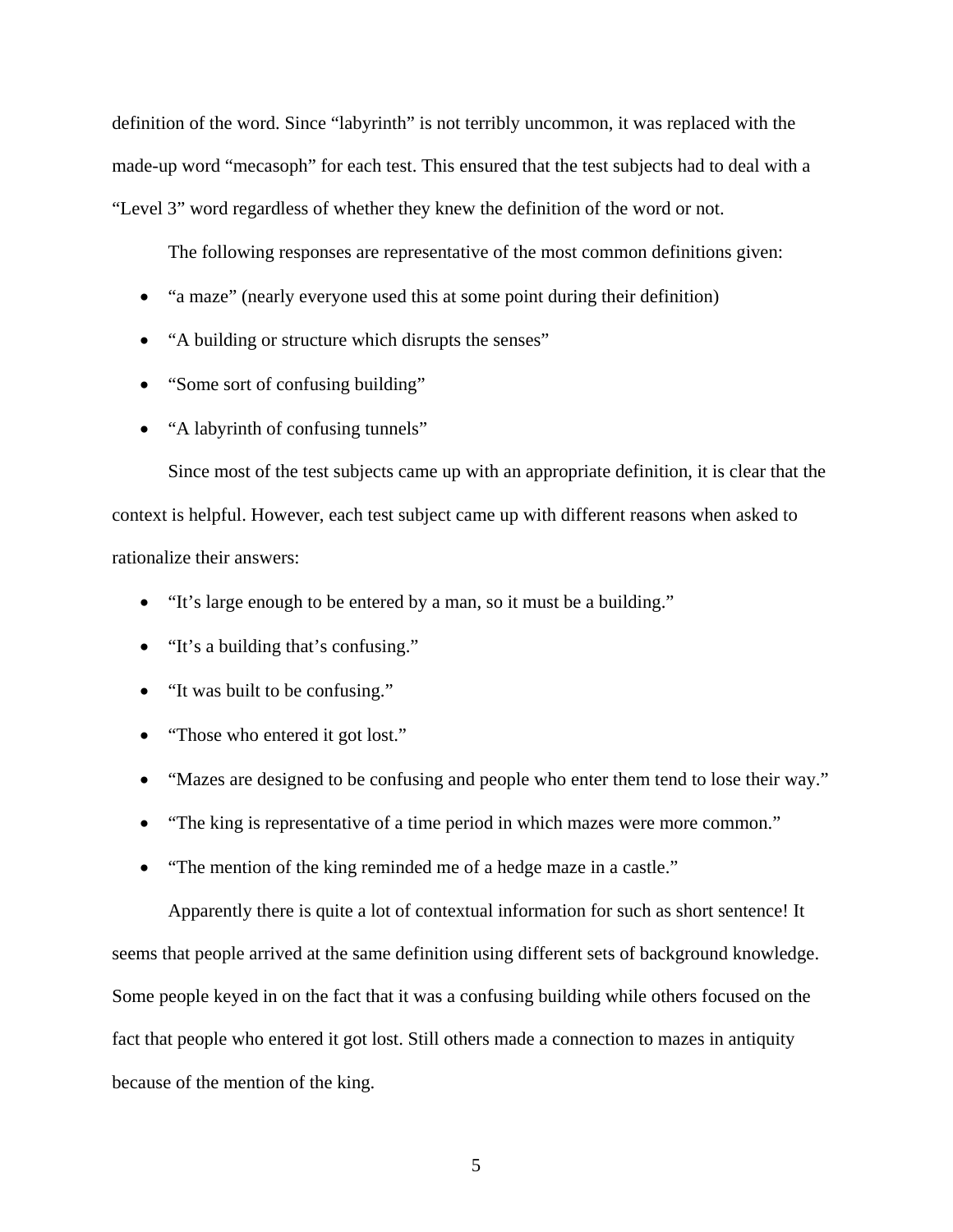So, what background knowledge should be represented? For the purposes of this project, the information pertaining to "confusing buildings" will be all that is included. Having Cassie arrive at the same conclusion using a different knowledge base is an idea for future work on this project.

### **Background Knowledge**

Now that a decision has been made as for what to represent, the issue of how to represent it needs to be dealt with. The noun algorithm is familiar with a set of commonly used relations known as case frames. Any information represented using these relations should show up in the definition when the algorithm is invoked. Node diagrams and semantics for each case frame used in this project are detailed in Appendix A. The following code sections use what is known as the SNePS User Language (SNePSUL) which is similar in style to Lisp.

The first piece of background knowledge is described as follows:

```
;; ========================================= 
;; B1: "If something is confused and subtle, 
i; then it is confusing."
;; ========================================= 
(describe (assert forall $z 
        &ant ((build object *z property (build lex "confused")) 
              (build object *z property (build lex "subtle"))) 
        cq (build object *z property (build lex "confusing"))))
```
The words "confused" and "confusing" are very close lexicographically and some of the test subjects may have simply interchanged the meaning of the two. However, their definitions are similar enough where such a swap does not have a major impact on the meaning of the sentence. The "object/property" case frame is appropriate here since all parts of the implication deal with properties that the labyrinth may have.

The second piece of background knowledge is represented as follows: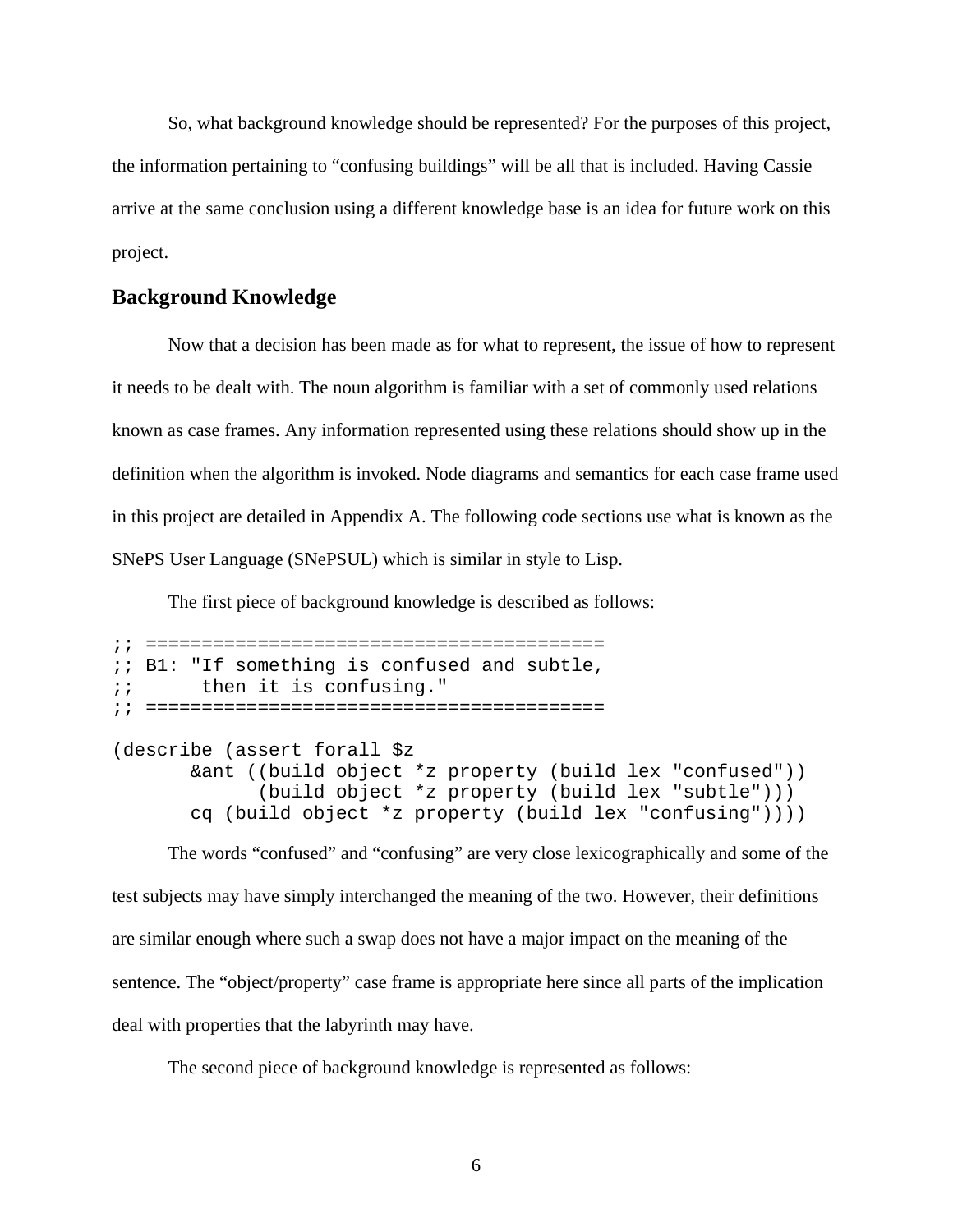```
;; ============================================= 
;; B2: "If x enters y then x is smaller than y." 
;; ============================================= 
(describe (assert forall $v forall $w 
        ant (build agent *v act (build action (build lex 
                 "enters") object *w)) 
        cq (build object1 *v rel (build lex "smaller than") 
object2 *w))) 
;; ====================================================== 
;; B2': "If x is smaller than y then y is larger than x." 
;; ====================================================== 
  (describe (assert antonym (build lex "smaller than") 
             antonym (build lex "larger than")))
```
The fact that an agent can enter an object implies that the agent is smaller than the object. Since there is no predefined relation for "size" given, the "object1/rel/object2" case frame must be used. The relation to be defined is "smaller than" and operates on the agent and the object in the implication. Note that other definitions of "enter" are ignored here, such as "entering a war" or "entering a contest." In these cases, a relation based on physical size is not appropriate.

 Also, since the agent is smaller than the object, the object is larger than the agent. This property is represented using the "antonym/antonym" case frame with the concept of "larger than" being the opposite of the concept of "smaller than."

The third piece of background knowledge is represented as follows:

;; ========================================== ;; B3: "If x builds y then y is a structure." ;; ========================================== (describe (assert forall (\$m \$n) ant (build agent \*m act (build action (build lex "build") object \*n)) cq (build member \*n class (build lex "structure"))))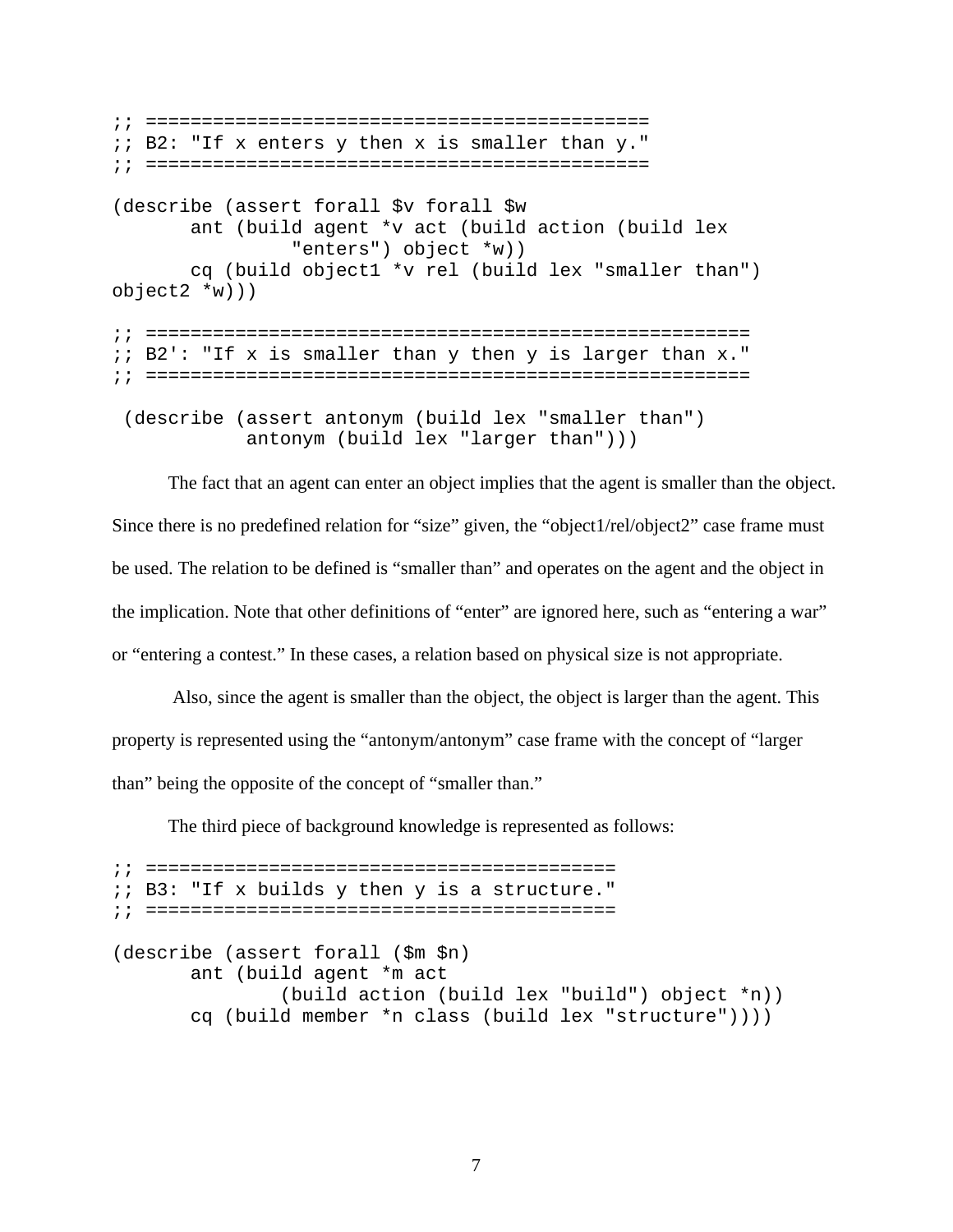The first clue as to the identity of the object is that it was built by some agent. The fact that the agent was a king seems to indicate that it's a fairly sizeable construction project. At the very least it's a structure of some sort, so that's the implication that is represented here.

The final piece of background knowledge is represented as follows:

```
;; ============================================================= 
;; B4:"If x is a structure and x is confusing then x is a maze." 
;; ============================================================= 
(describe (assert forall $p 
        &ant ((build object *p property (build lex "confusing")) 
              (build member *p class (build lex "structure"))) 
        cq (build member *p class (build lex "maze"))))
```
The OED definition given in an earlier section refers to a "bewildering structure" which is not easy to navigate without help. A "confusing structure" is nearly the same thing, so the implication that is represented is that all things that are structures and are confusing are mazes.

### **Representing the Passage**

In order to construct the sentence in SNePS, it first needed to be decomposed into smaller parts which could be more easily represented. The passage for Cassie to read was separated into the following components:

- "A king built a labyrinth..."
- "...a labyrinth so confused and so subtle..."
- "...that men who entered it would lose their way."

Dividing the passage in this fashion allowed each component to be easily represented using the case frames that the noun algorithm is familiar with.

The first part is represented as follows: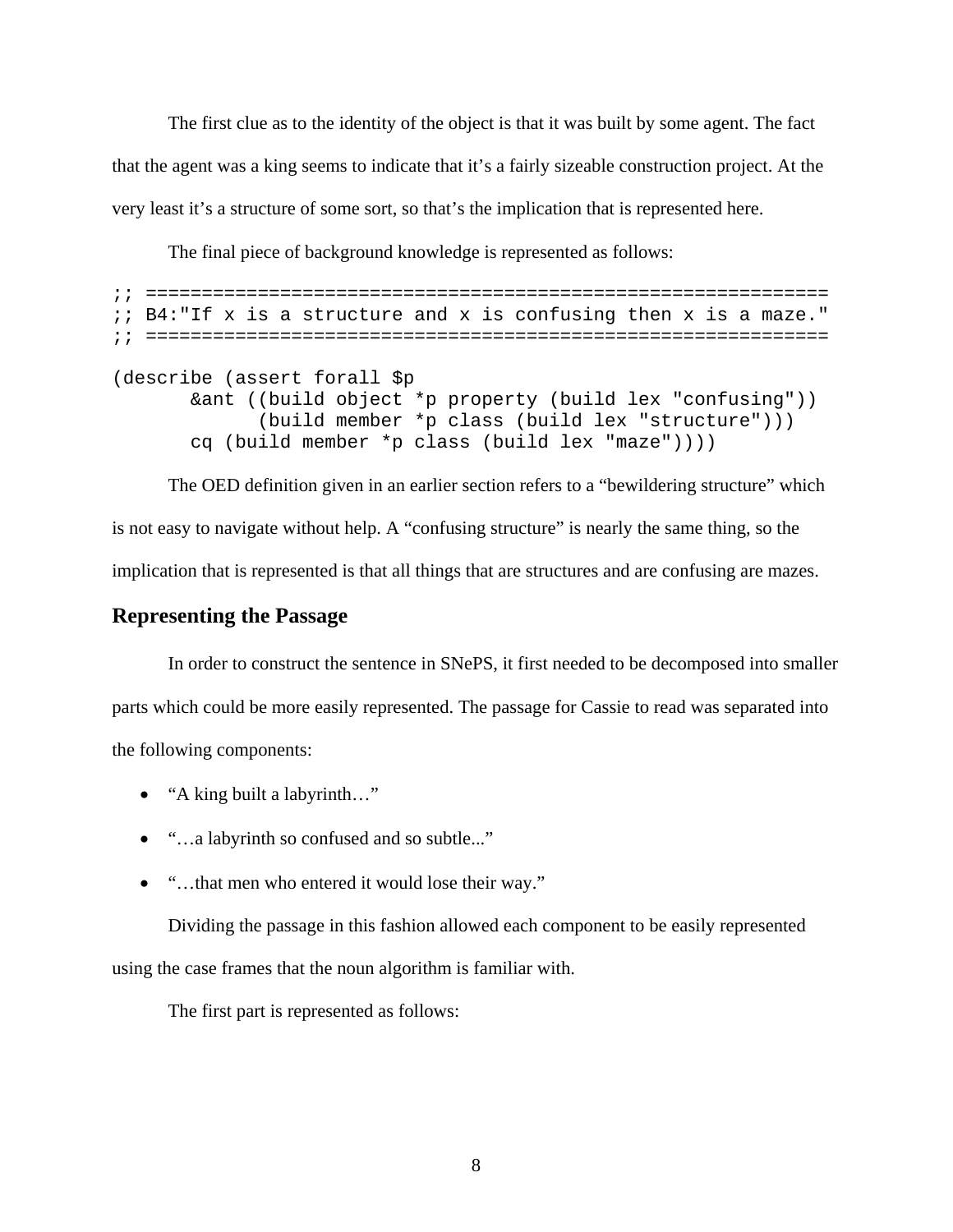;========================================= ; P1: "A king built a labyrinth..." ;========================================= (describe (add agent #king act (build action (build lex "build") object #labyrinth))) (describe (add member \*king class (build lex "king"))) (describe (add member \*labyrinth class (build lex "labyrinth")))

The case frame used for this particular representation was "agent/act/action/object." The king was the agent, the action was to "build" the object and the object was the labyrinth. The "member/class" case frame is also used, as the king is represented by a base node which is a member of the class of kings. The labyrinth is also represented by a base node which is a member of the class of labyrinths.

Most people who read the sentence implicitly understood that the king did not build the labyrinth on his own; he ordered his subjects to build it for him. However, this is not explicitly represented in the network because the test subjects did not use this information to come up with their definition.

The second part is represented as follows:

;================================================ ; P2: ...a labyrinth so confused and so subtle... ;================================================

(add object \*labyrinth property (build lex "confused")) (describe (add object \*labyrinth property (build lex "subtle")))

The "object/property" case frame was the representation of choice here. The labyrinth is described as having the properties of being confused and being subtle.

The final section is represented as follows: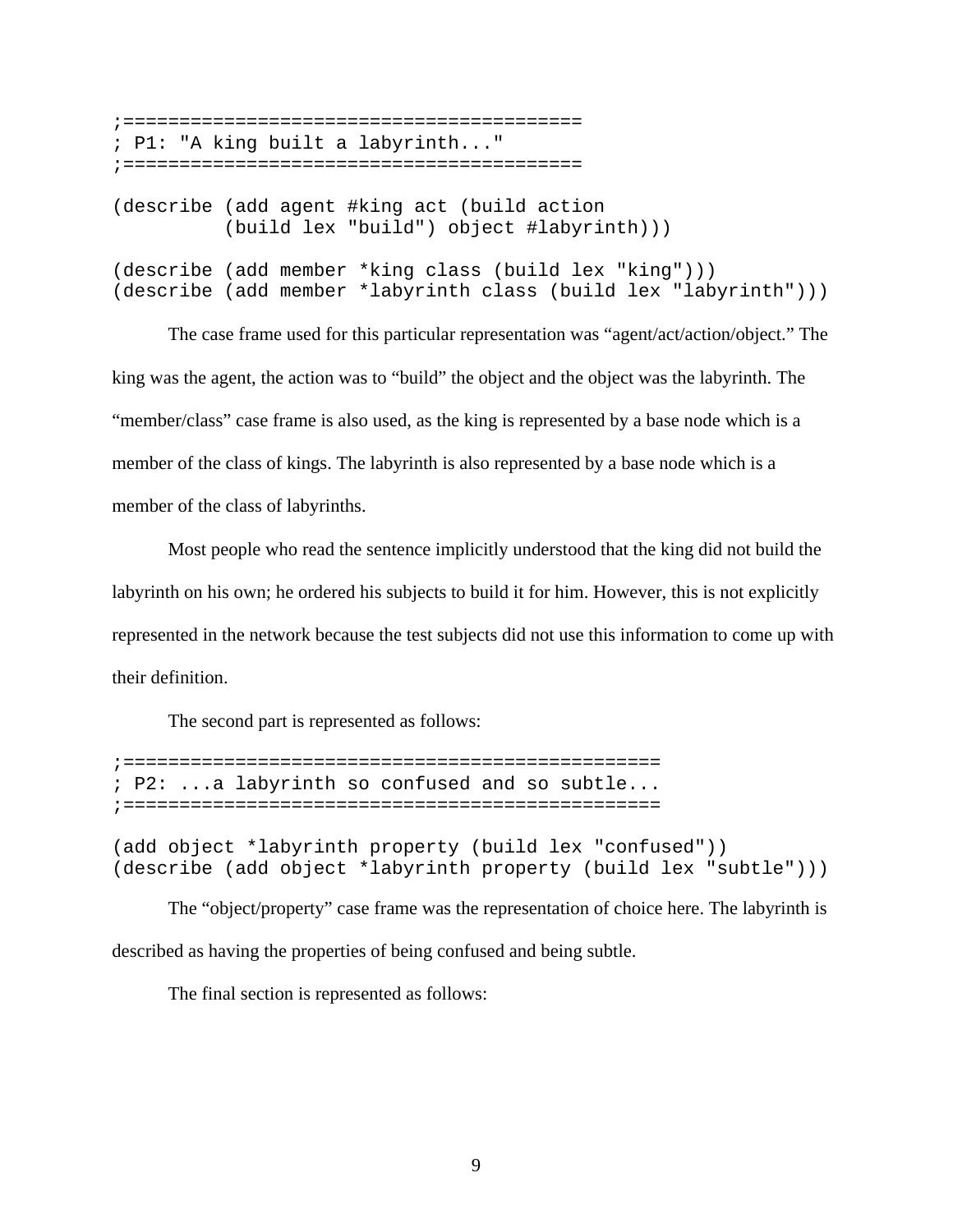```
;===================================================== 
; P3: ...that men who entered it would lose their way. 
;===================================================== 
(describe (add forall $y 
           &ant ((build member *y class (build lex "human")) 
                 (build agent *y act (build action (build lex 
                 "enters") object *labyrinth))) 
           cq (build object *y property (build lex "lost"))))
```
A universal quantifier is required to properly represent this sentence. For all men, if those men enter the labyrinth then those men are lost. The "member/class", "agent/act/action/object" and "object/property" case frames are all in use here. The agent is a member of the class of men, the act is "entering" the object, the object is the labyrinth and the implied property of the object entering the labyrinth is "being lost."

## **Results and Further Work**

The CVA algorithms work on the principle that "the meaning of a term is its location in the network of background and story information." They search through the network to find the appropriate information for a definition. (Rapaport and Ehrlich 2000: 11) In the case of the noun algorithm, this information includes things such as class inclusions, properties, structure, function and actions either performed by it or upon it.

When asked for a definition, Cassie returned the following information:

```
\hat{\mathcal{L}} (
--> defineNoun "labyrinth") 
  Definition of labyrinth: 
  Possible Class Inclusions: structure, maze, 
  Actions performed on a labyrinth: king build, 
  Possible Properties: confused, subtle, confusing, 
nil
```
Appropriately, Cassie returned a definition that was similar to the dictionary definition. She came to the conclusion that the confusing structure in question was a maze using similar reasoning to most of the verbal protocol subjects. While the definition still has ties to the context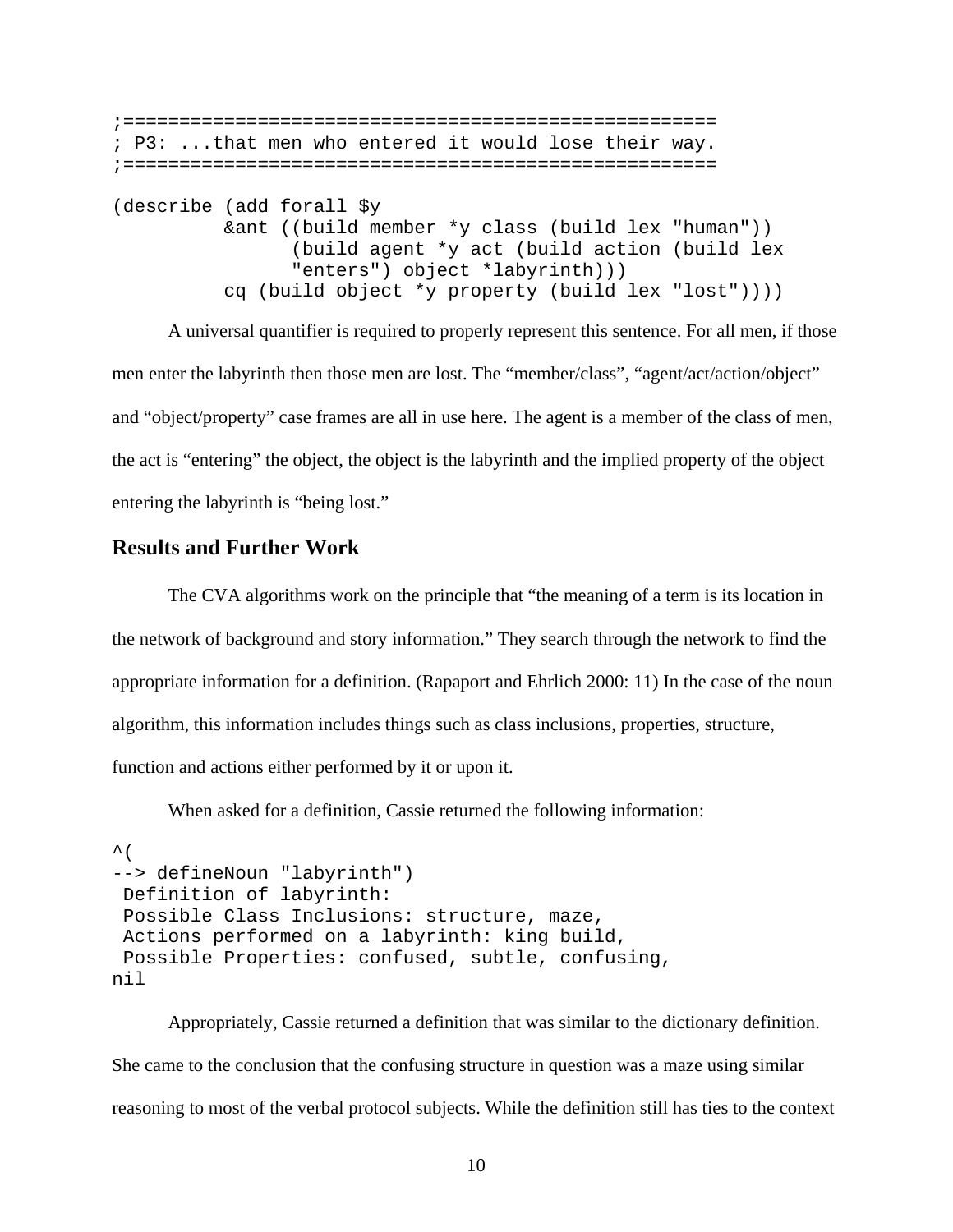(in particular, the mention of the king in the definition) this is not a cause for concern. It is not unreasonable to think that a reader on their first encounter with the word would think that the presence of the king was important.

While Cassie did come up with a proper definition, it would have been interesting to see if she could have arrived at it using different contextual information. As mentioned before, the verbal protocol subjects defined the word appropriately but drew on a wide variety of background knowledge. Representing these different sets of context could be an interesting addition to the project.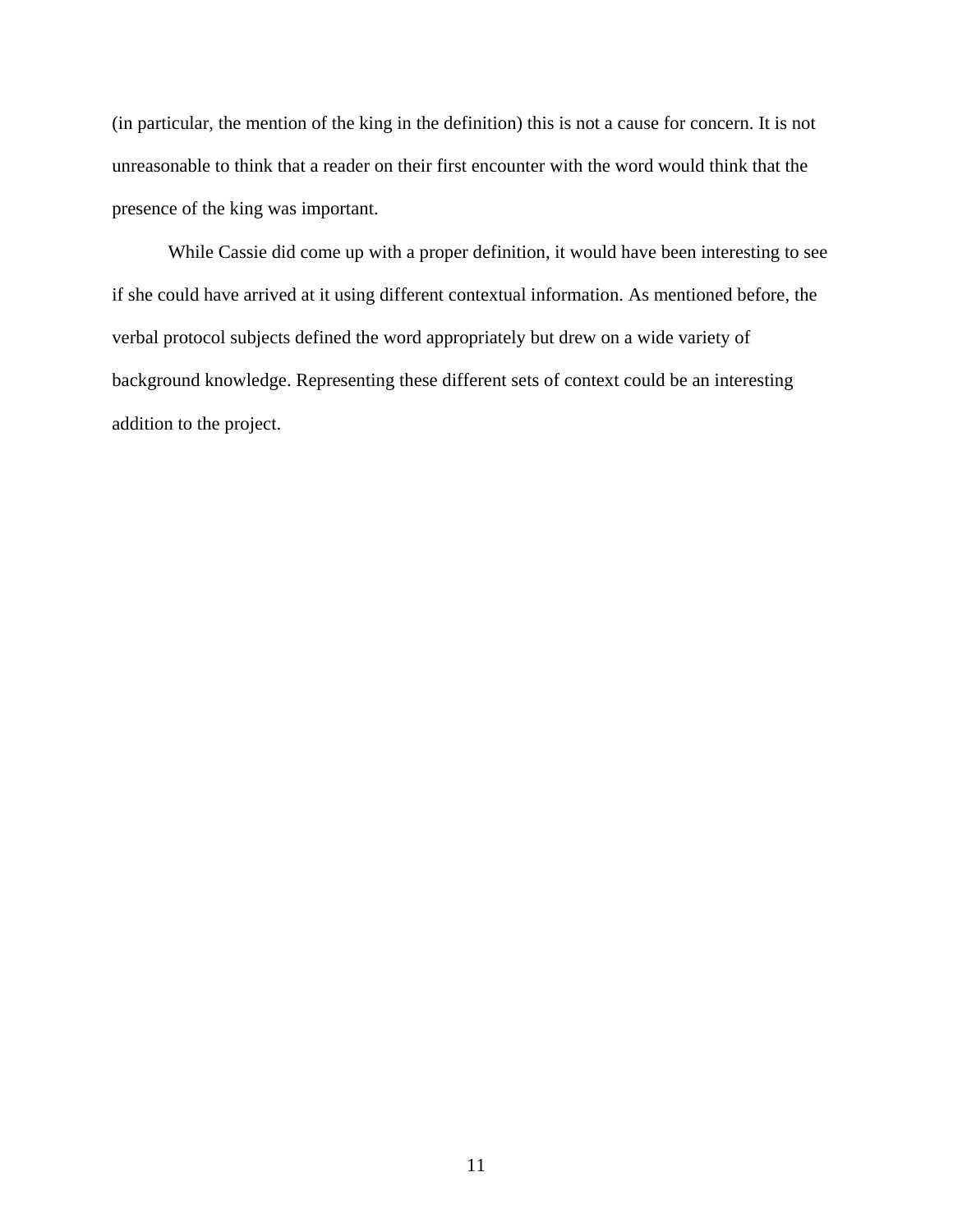# **Appendix A: Case Frames and Semantics**

Note: All images and semantics are taken from Napieralski's Dictionary of CVA Case

Frames at http://www.cse.buffalo.edu/~rapaport/CVA/cvaresources.html.



Figure 1: "agent/act/action/object" frame

## *Semantics*

[[m]] is the proposition that agent [[i]] performs action [[j]] with respect to object [[k]].



Figure 2: "member/class" frame

## *Semantics*

[[m]] is the proposition that [[i]] is a member of the class [[j]].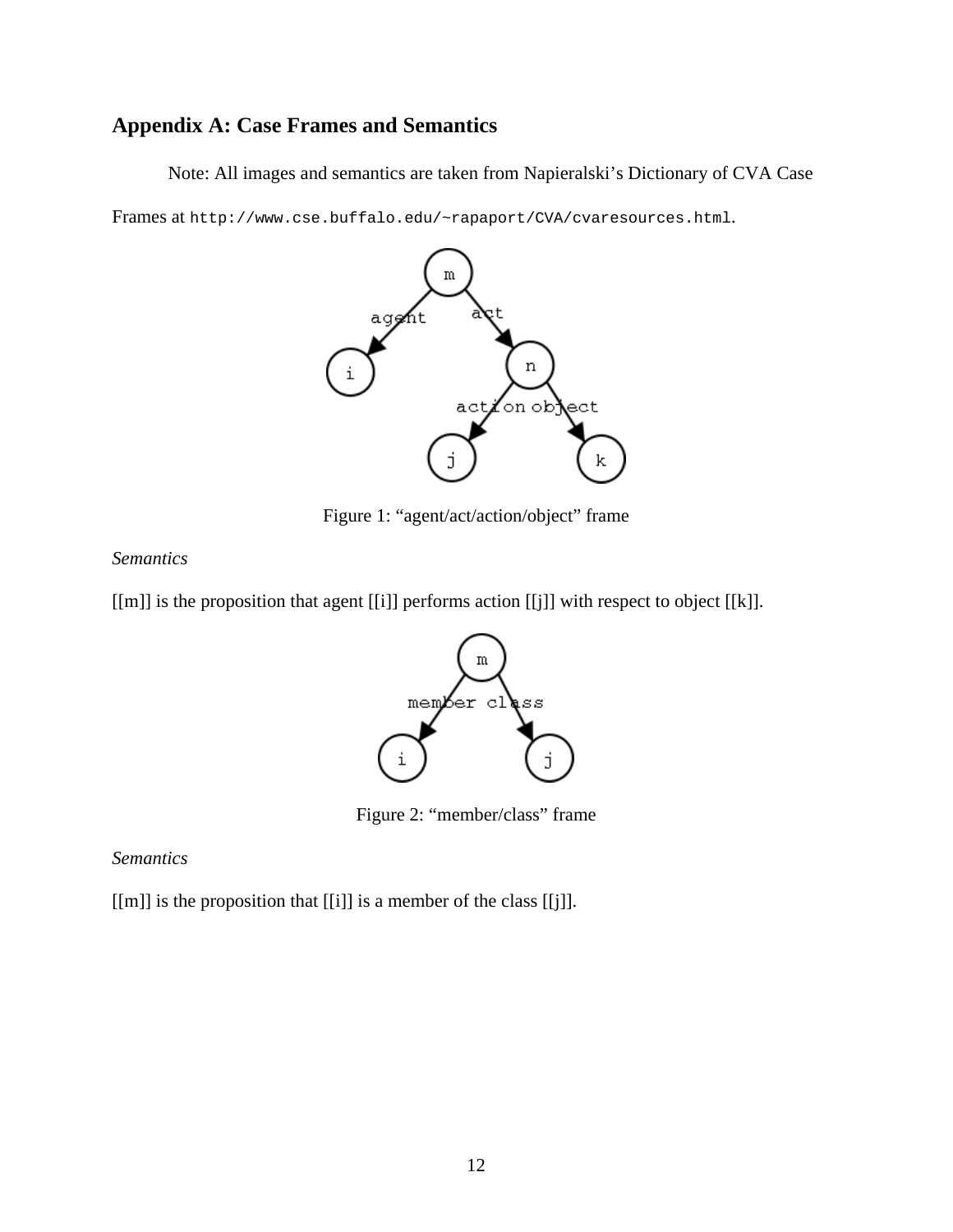

Figure 3: "object/property" frame

# *Semantics*

[[m]] is the proposition that [[i]] has the property [[j]].



Figure 4: "lex" frame

*Semantics*

[[m]] is the concept expressed by uttering [[w]].



Figure 5: "antonym/antonym" frame

# *Semantics*

[[m]] is the proposition that some concepts [[i]] and [[j]] are antonyms.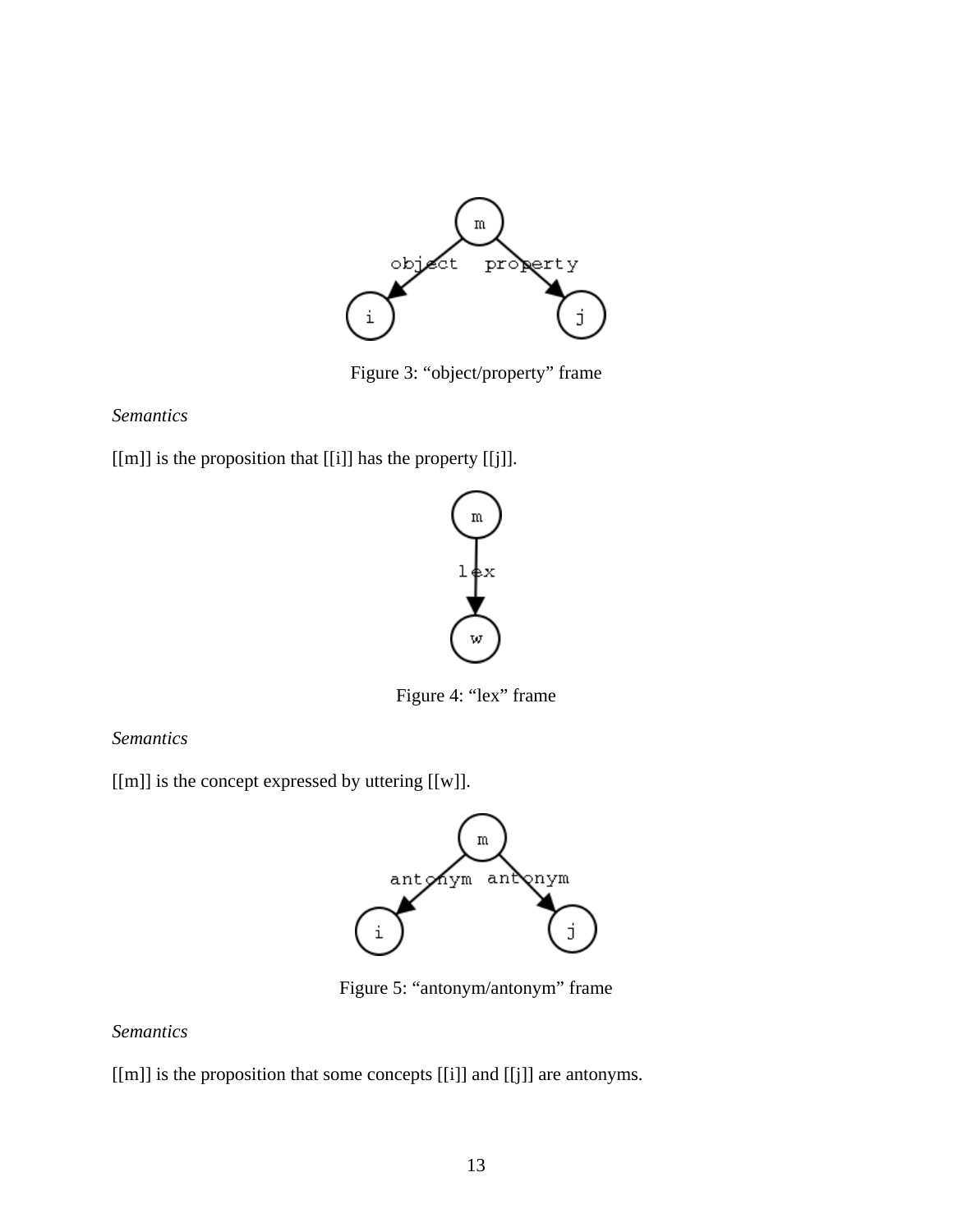

Figure 6: "object1/rel/object2" frame

*Semantics* 

[m]] is the proposition that [[i]] is related by relation [[k]] to [[j]].

# **Appendix B: Network Diagrams**

These network diagrams were created by using the SNePSUL show command.



Figure 7: "If something is confused and subtle then it is confusing."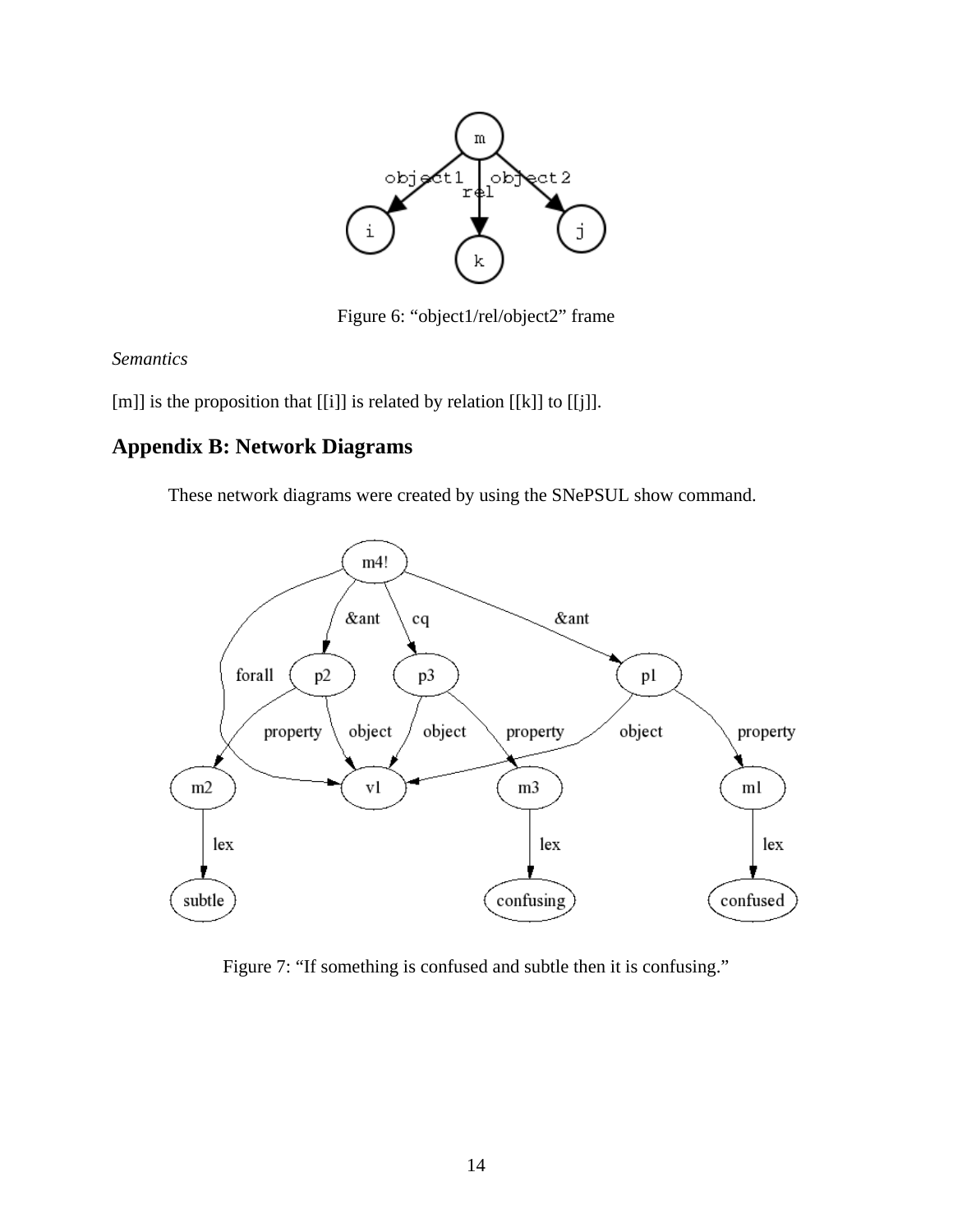

Figure 8: "If x enters y then x is smaller than y."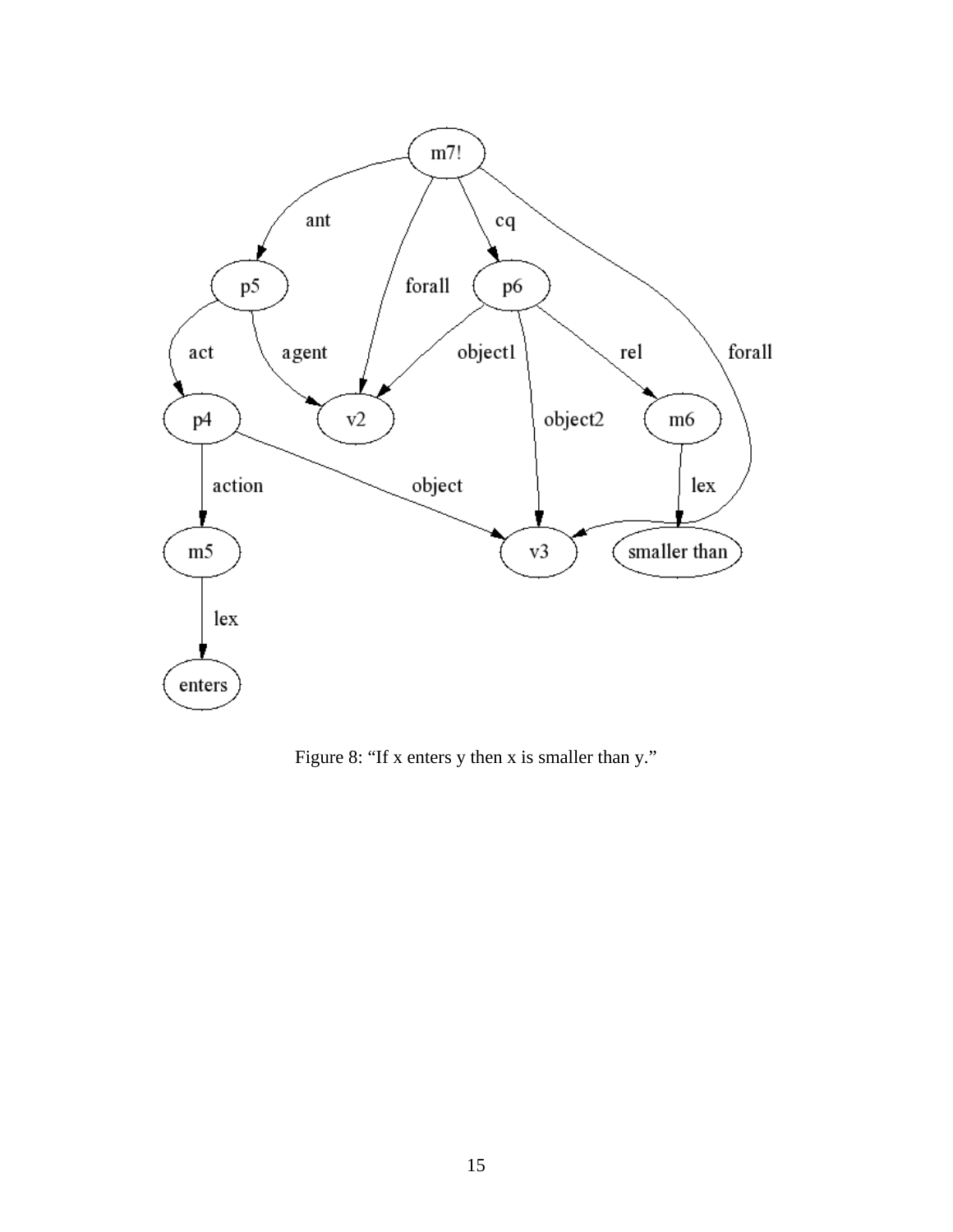

Figure 9: "The concept of 'larger than' and 'smaller than' are antonyms."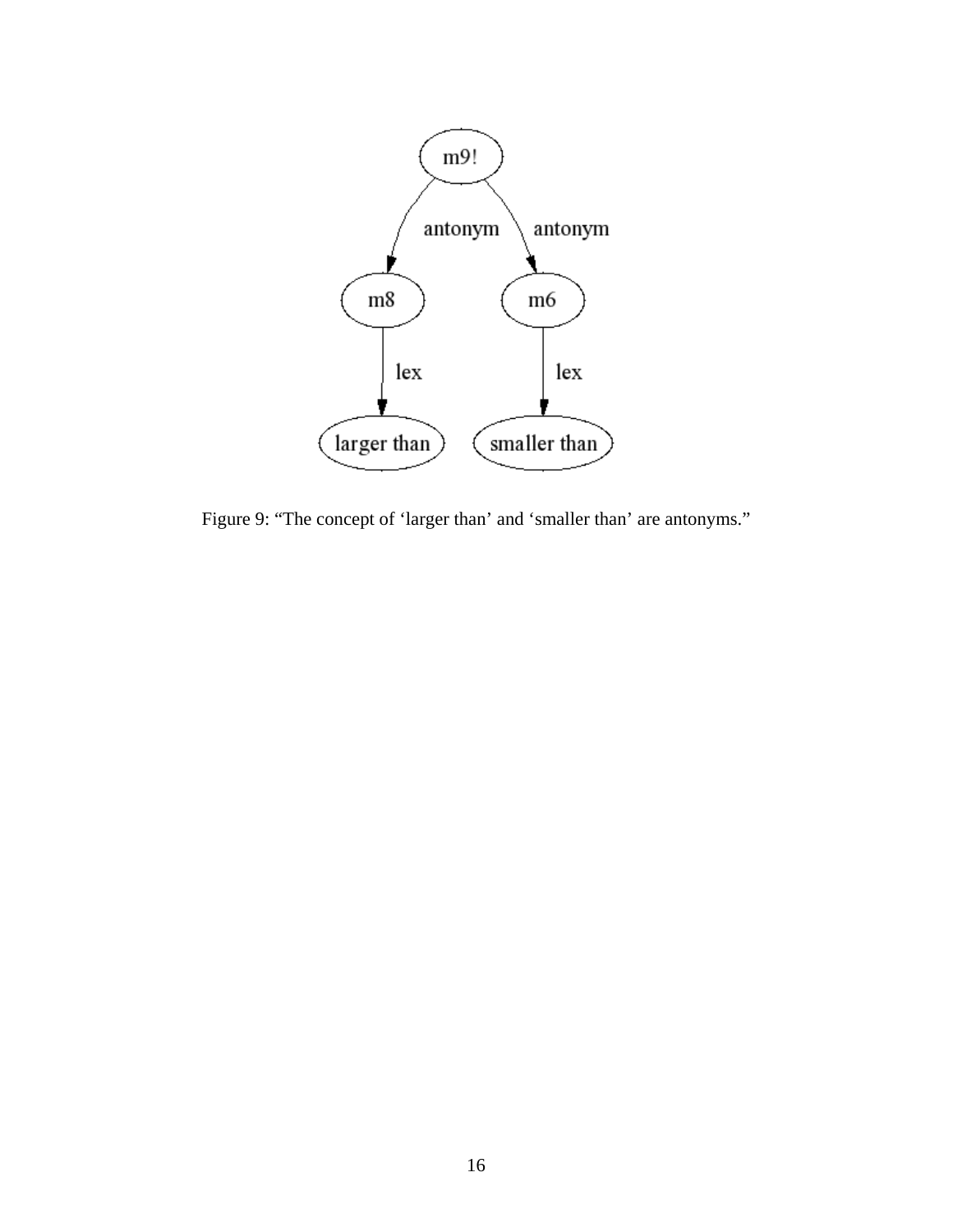

Figure 10: "For all x and for all y, if y builds x then x is a structure."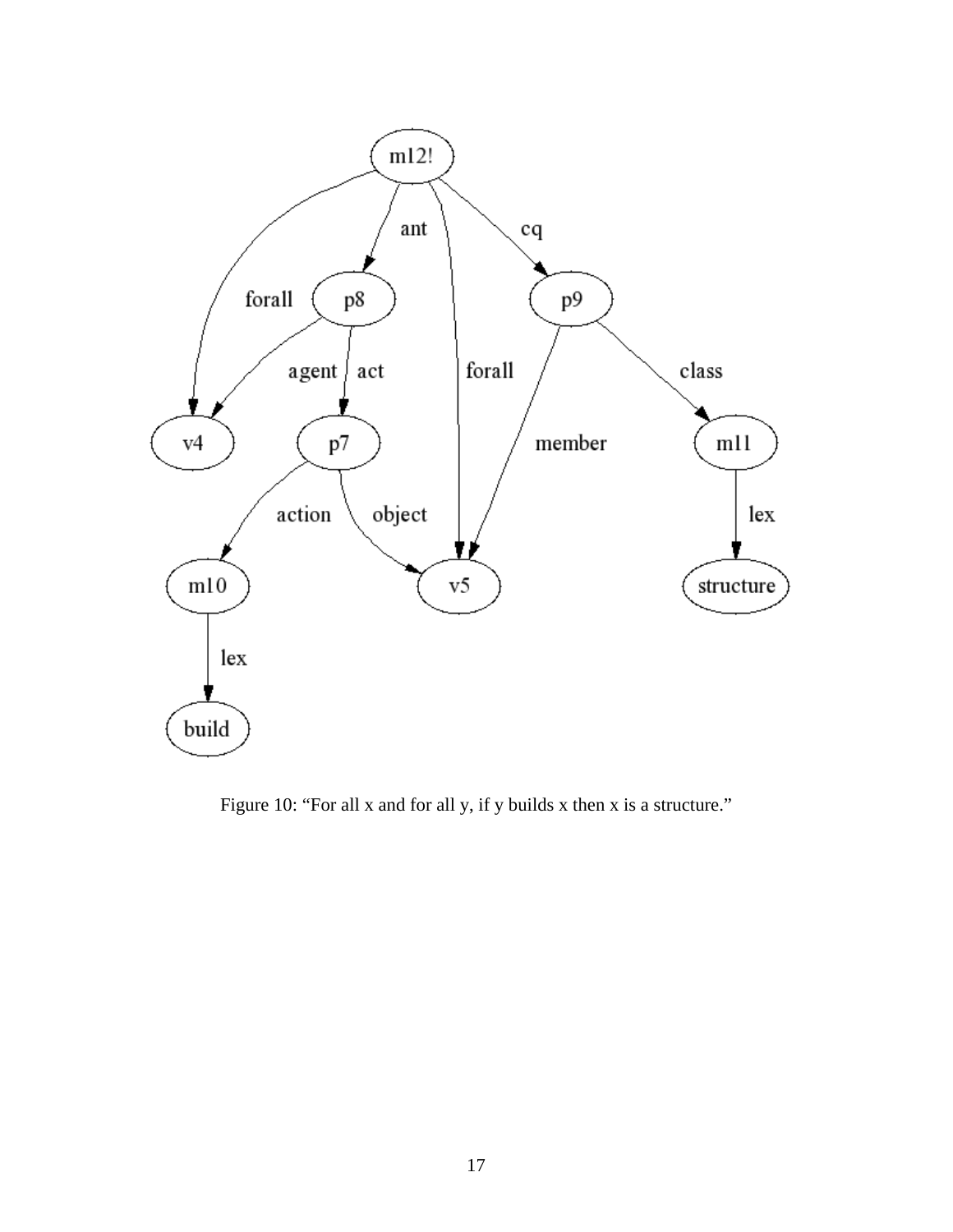

Figure 11: "For all x, if x is a structure and x is confusing then x is a maze."



Figure 12: "A king built a labyrinth…"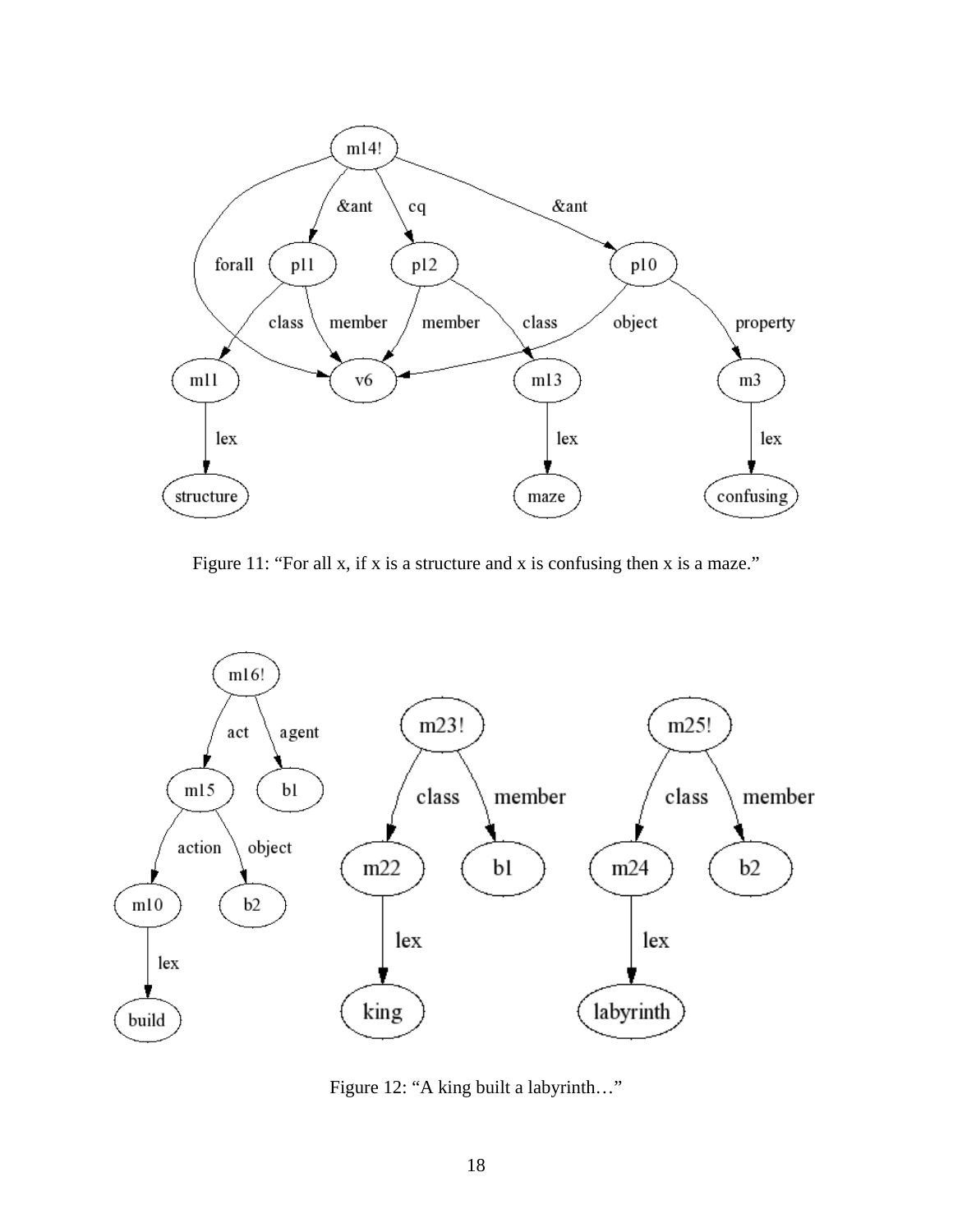

Figure 13: "…a labyrinth so confused and so subtle…"



Figure 14: "…that all who entered it lost their way."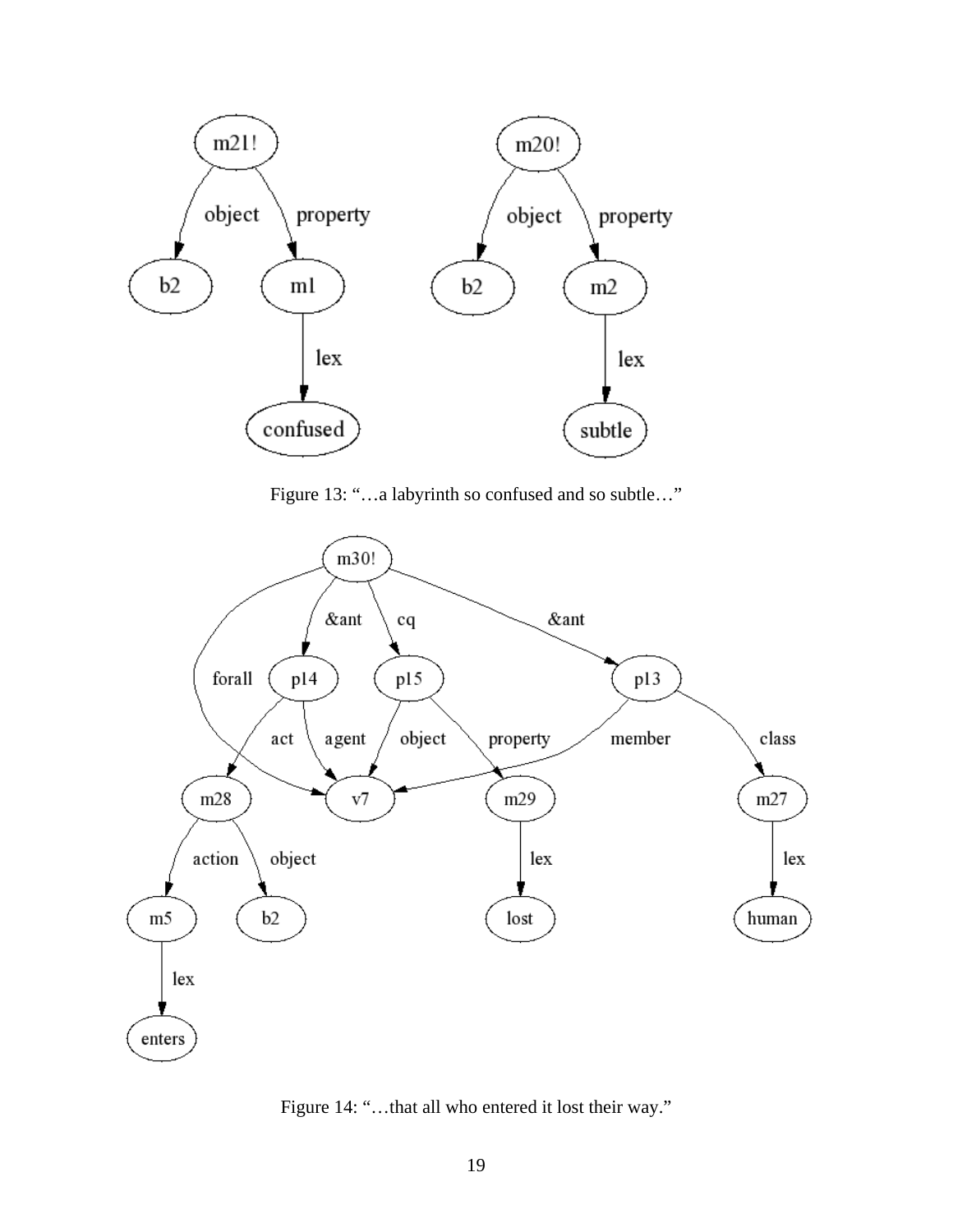

Figure 14: Propositions that Cassie inferred.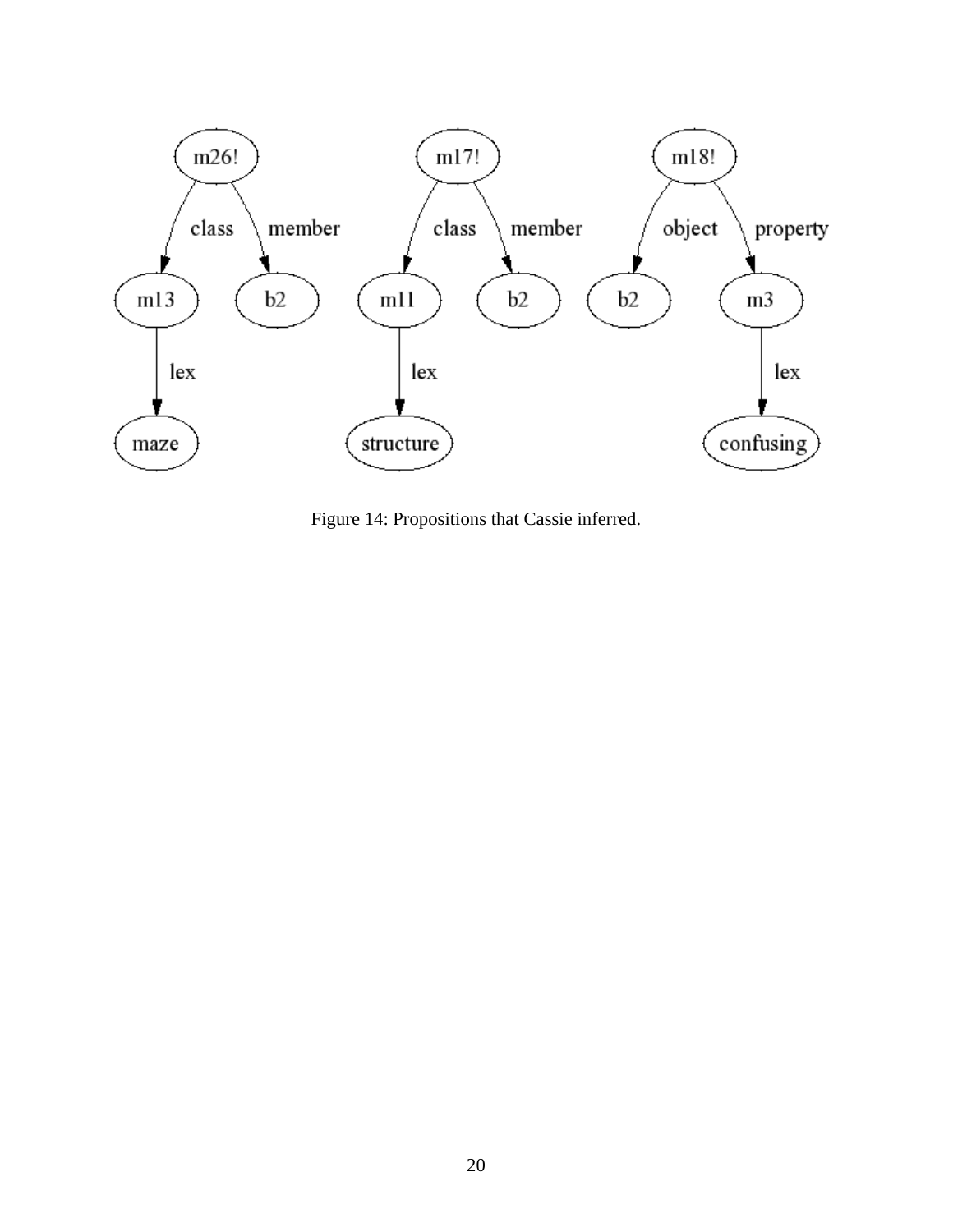### **Appendix C: Demonstration of Program**

```
yeager {~/CSE663/SNePS} > acl 
International Allegro CL Enterprise Edition 
8.0 [Solaris] (Jun 30, 2006 12:35) 
Copyright (C) 1985-2005, Franz Inc., Oakland, CA, USA. All 
Rights Reserved. 
This development copy of Allegro CL is licensed to:
    [4549] University at Buffalo 
;; Optimization settings: safety 1, space 1, speed 1, debug 2. 
i; For a complete description of all compiler switches given the
;; current optimization settings evaluate (explain-compiler-
settings). 
; \; ; \; --;; Current reader case mode: :case-sensitive-lower 
[2] cl-user(3): :ld /projects/shapiro/Sneps/sneps262
; Loading /projects/shapiro/Sneps/sneps262.cl 
; Loading /projects/shapiro/Sneps/Sneps262/load-sneps.lisp 
; Loading 
             ; /projects/snwiz/Install/Sneps-2.6.1/load-logical-
pathnames.lisp 
Loading system SNePS...10% 20% 30% 40% 50% 60% 70% 80% 90% 100% 
SNePS-2.6 [PL:1a 2006/12/04 04:07:47] loaded. 
Type `(sneps)' or `(snepslog)' to get started. 
[2] cl-user(4): (sneps)
    Welcome to SNePS-2.6 [PL:1a 2006/12/04 04:07:47] 
Copyright (C) 1984--2004 by Research Foundation of 
State University of New York. SNePS comes with ABSOLUTELY NO 
WARRANTY! 
Type `(copyright)' for detailed copyright information. 
Type `(demo)' for a list of example applications. 
    12/15/2006 12:09:40 
* (demo "labyrinth.demo") 
File /home/unmdue/jsalazar/CSE663/SNePS/labyrinth.demo is now 
the source of input.
```
CPU time : 0.03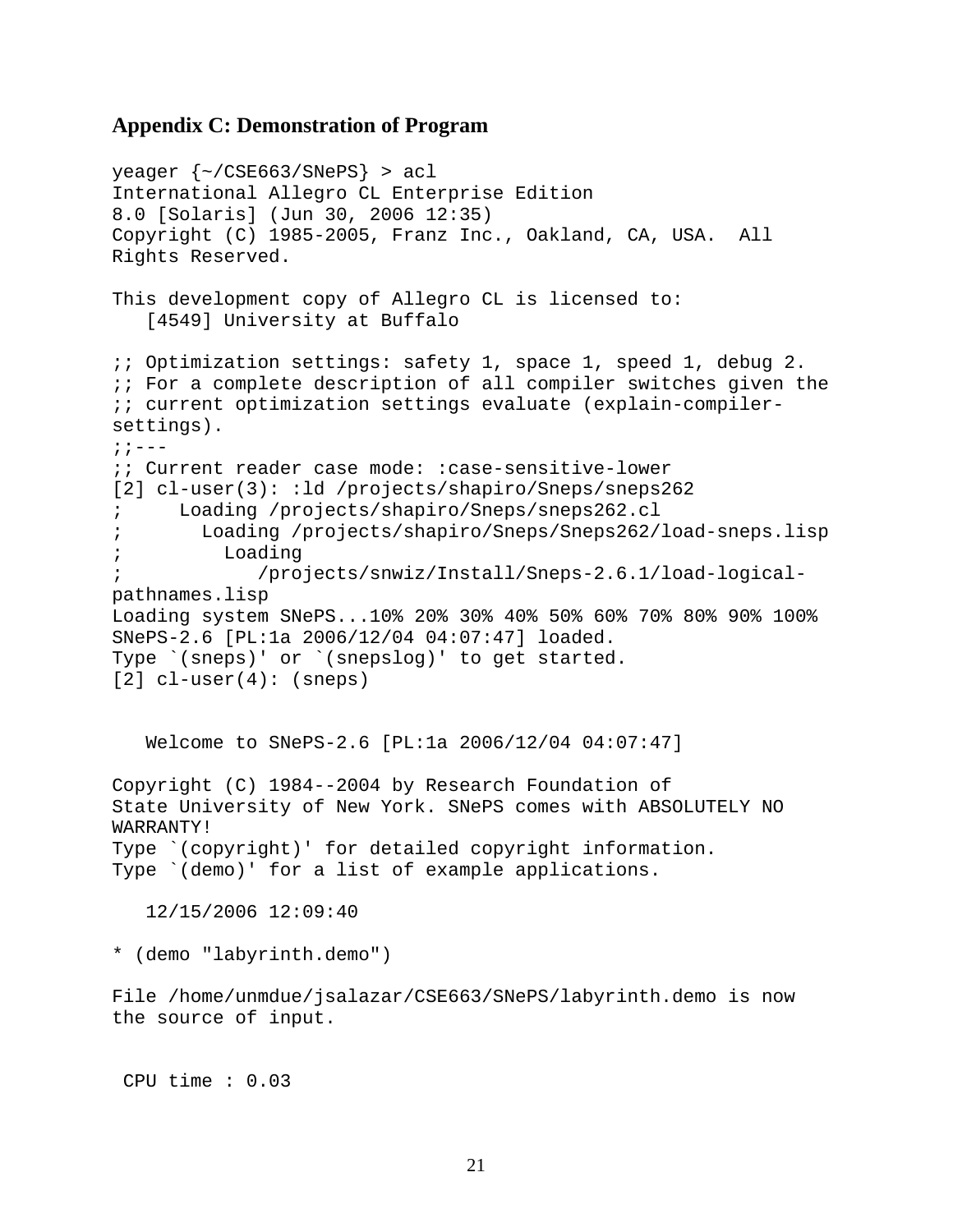```
* ; 
================================================================
======= 
; FILENAME: labyrinth.demo 
; DATE: 11/25/06 
; PROGRAMMER: Joe Salazar 
;; this template version: snepsul-template.demo-20061005.txt 
; Lines beginning with a semi-colon are comments. 
; Lines beginning with "^" are Lisp commands. 
; All other lines are SNePSUL commands. 
\mathfrak{i}; To use this file: run SNePS; at the SNePS prompt (*), type: 
\mathfrak{i}; (demo "WORD.demo" :av) 
\mathfrak{i}; Make sure all necessary files are in the current working 
; directory or else use full path names. 
\mathfrak{i}================================================================
======= 
; Turn off inference tracing. 
; This is optional; if tracing is desired, then delete this. 
\sim (
--> setq snip:*infertrace* nil) 
nil 
  CPU time : 0.00 
* 
; Load the appropriate definition algorithm: 
;; UNCOMMENT THE ONE YOU *DO* WANT 
;; AND DELETE THE OTHER!!!!!!!!!!!!!!!!!!!!!!!!!!!!!! 
\sim (
--> load "/projects/rapaport/CVA/STN2/defun_noun.cl") 
t 
  CPU time : 0.49 
* ; ^(load "/projects/rapaport/CVA/STN2/defun_verb.cl")
```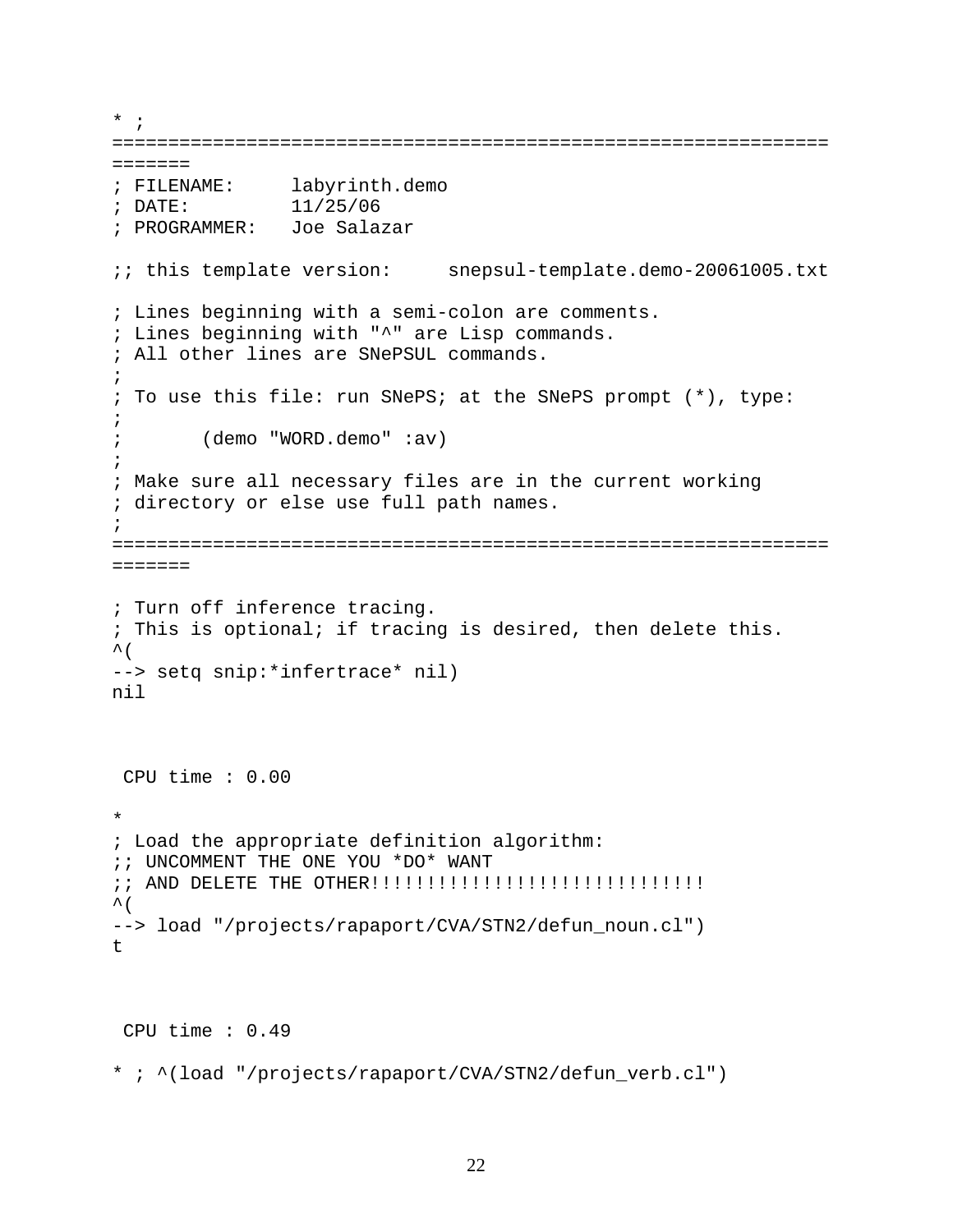```
; Clear the SNePS network: 
;(resetnet) 
; OPTIONAL: 
; UNCOMMENT THE FOLLOWING CODE TO TURN FULL FORWARD INFERENCING 
ON: 
; 
; ;enter the "snip" package: 
; ^(in-package snip) 
; 
; ;turn on full forward inferencing: 
; ^(defun broadcast-one-report (represent) 
; (let (anysent) 
; (do.chset (ch *OUTGOING-CHANNELS* anysent) 
; (when (isopen.ch ch) 
; (setq anysent 
; (or (try-to-send-report represent ch) 
                           anysent)))))
; nil) 
\mathfrak{i}; ; re-enter the "sneps" package:
; ^(in-package sneps) 
; load all pre-defined relations: 
(intext "/projects/rapaport/CVA/STN2/demos/rels") 
Loading file /projects/rapaport/CVA/STN2/demos/rels. 
 CPU time : 0.71 
* 
; load all pre-defined path definitions: 
(intext "/projects/rapaport/CVA/mkb3.CVA/paths/paths") 
Loading file /projects/rapaport/CVA/mkb3.CVA/paths/paths. 
before implied by the path (compose before 
                              (kstar (compose after- ! before))) 
before- implied by the path (compose (kstar (compose before- ! 
after)) 
                              before-) 
after implied by the path (compose after 
                            (kstar (compose before- ! after))) 
after- implied by the path (compose (kstar (compose after- ! 
before)) 
                             after-) 
subl implied by the path (compose object1- superclass- !
subclass 
                           superclass- ! subclass)
```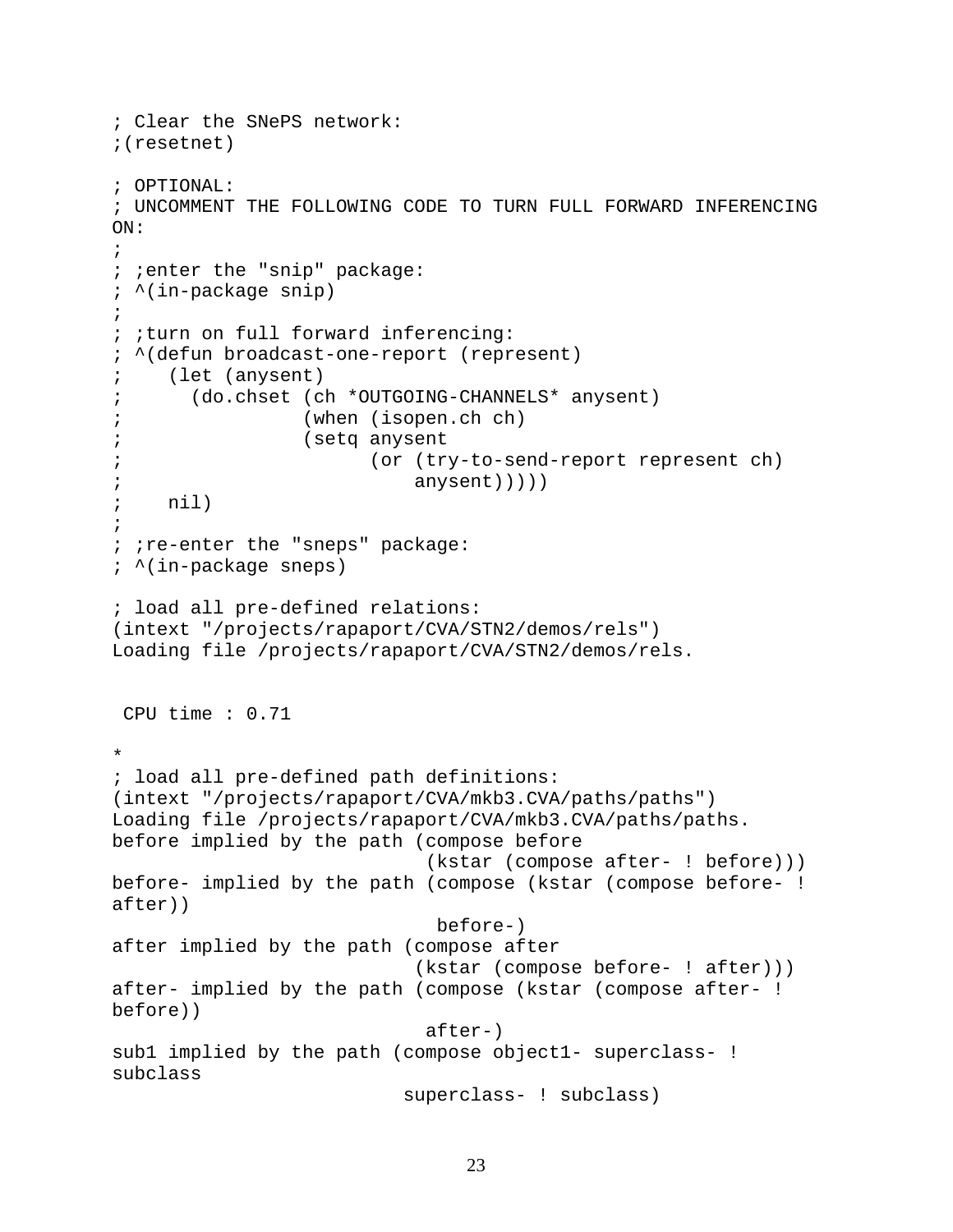```
sub1- implied by the path (compose subclass- ! superclass 
subclass- ! 
                             superclass object1) 
super1 implied by the path (compose superclass subclass- ! 
superclass 
                              object1- ! object2) 
super1- implied by the path (compose object2- ! object1 
superclass- ! 
                               subclass superclass-) 
superclass implied by the path (or superclass super1) 
superclass- implied by the path (or superclass- super1-) 
 CPU time : 0.01 
* 
; BACKGROUND KNOWLEDGE: 
; ===================== 
; (put annotated SNePSUL code of your background knowledge here) 
;; ========================================= 
;; B1: "If something is confused and subtle, 
;; then it is confusing." 
;; ========================================= 
;; Protocol subjects associated confused with confusing. The 
i; definitions are similar and the words are lexicographically
;; close. 
\mathbf{i};
(describe (assert forall $z 
           &ant ((build object *z property (build lex 
"confused")) 
                  (build object *z property (build lex "subtle"))) 
           cq (build object *z property (build lex 
"confusing")))) 
(m4! (forall v1) 
  (&ant (p2 (object v1) (property (m2 (lex subtle)))) 
   (p1 (object v1) (property (m1 (lex confused))))) 
  (cq (p3 (object v1) (property (m3 (lex confusing)))))) 
(m4!) 
 CPU time : 0.01 
* 
;; =============================================
```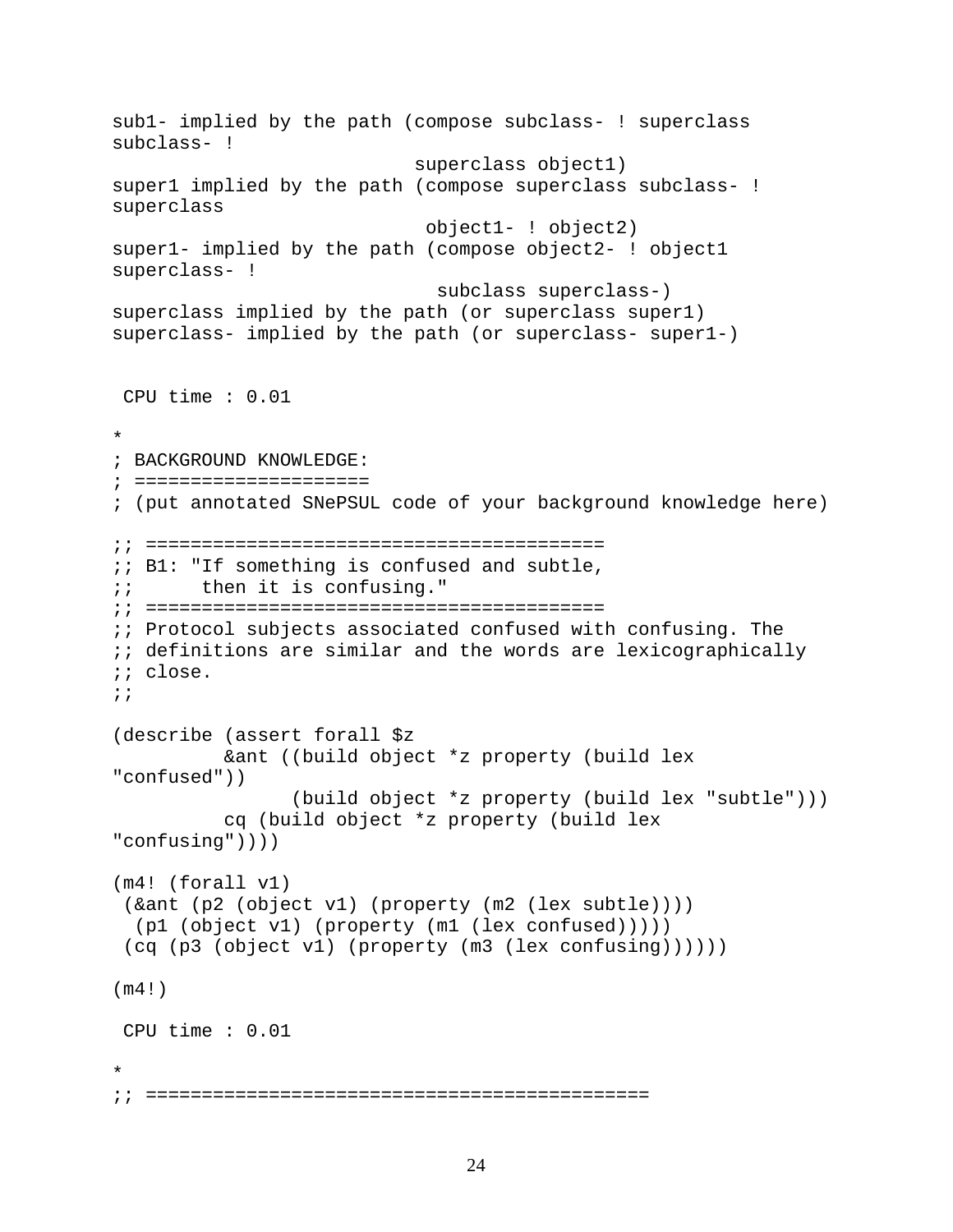```
i: B2: "If x enters y then x is smaller than y.";; ============================================= 
;; The fact that a man can enter the unknown object provides 
;; a fair amount of information about its size. 
;; 
(describe (assert forall $v forall $w 
           ant (build agent *v act (build action (build lex 
                  "enters") object *w)) 
           cq (build object1 *v rel (build lex "smaller than") 
object2 *w))) 
(m7! (forall v3 v2) 
  (ant 
   (p5 (act (p4 (action (m5 (lex enters))) (object v3))) (agent 
v2)))
  (cq (p6 (object1 v2) (object2 v3) (rel (m6 (lex smaller 
than))))))
(m7!) 
  CPU time : 0.00 
* 
;; ====================================================== 
;; B2': "If x is smaller than y then y is larger than x." 
;; ====================================================== 
\mathbf{i};
;; The antonym case frame can be used to establish this 
relationship. 
(describe (assert antonym (build lex "smaller than") 
                    antonym (build lex "larger than"))) 
(m9! (antonym (m8 (lex larger than)) (m6 (lex smaller than)))) 
(m9!) 
  CPU time : 0.01 
* 
;; ========================================== 
;; B3: "If x builds y then x is a structure." 
;; ========================================== 
\mathbf{i};
;; Most people figured out that it was some sort of building by 
the
```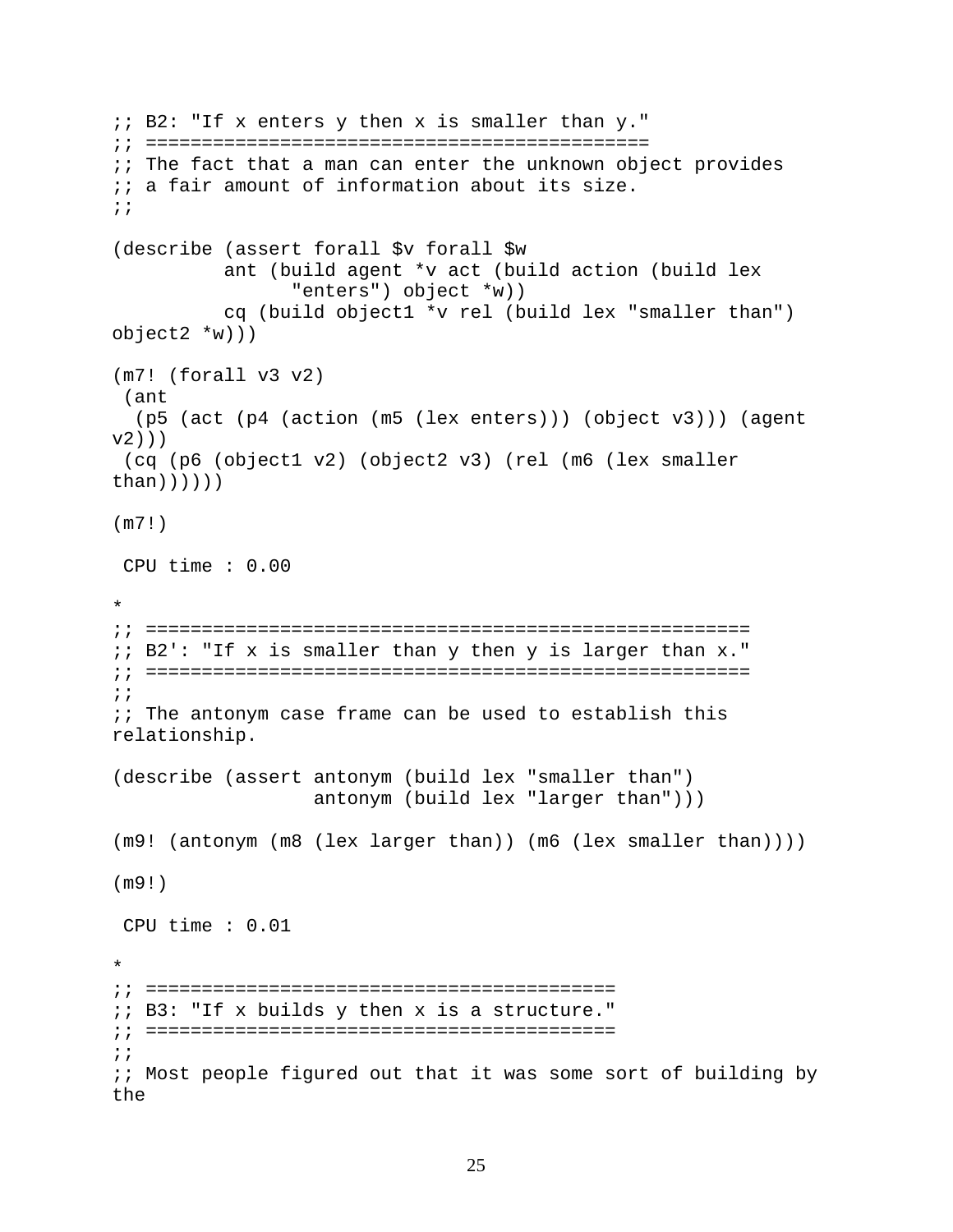```
;; fact that it was built and that it was large enough for 
people to 
;; enter it. 
\mathbf{i};
;; Merriam-Webster defines a structure as something that is 
;; constructed. "Built" is close enough to "constructed." 
;(describe (assert forall $p 
; ant (build action (build lex "build") object 
*p) 
; cq (build member *p class (build lex 
"structure")))) 
(describe (assert forall ($m $n) 
           ant (build agent *m act 
                       (build action (build lex "build") object 
*n))
           cq (build member *n class (build lex "structure")))) 
(m12! (forall v5 v4) 
  (ant 
   (p8 (act (p7 (action (m10 (lex build))) (object v5))) (agent 
v(4)))
  (cq (p9 (class (m11 (lex structure))) (member v5)))) 
(m12!) 
 CPU time : 0.00 
* 
;; 
============================================================== 
;; B4: "If x is a structure and x is confusing then x is a 
maze." 
;; 
============================================================== 
(describe (assert forall $p 
           &ant ((build object *p property (build lex 
"confusing")) 
                 (build member *p class (build lex "structure"))) 
           cq (build member *p class (build lex "maze")))) 
(m14! (forall v6) 
  (&ant (p11 (class (m11 (lex structure))) (member v6)) 
   (p10 (object v6) (property (m3 (lex confusing))))) 
 (cq (p12 (class (m13 (lex maze))) (member v6))))
```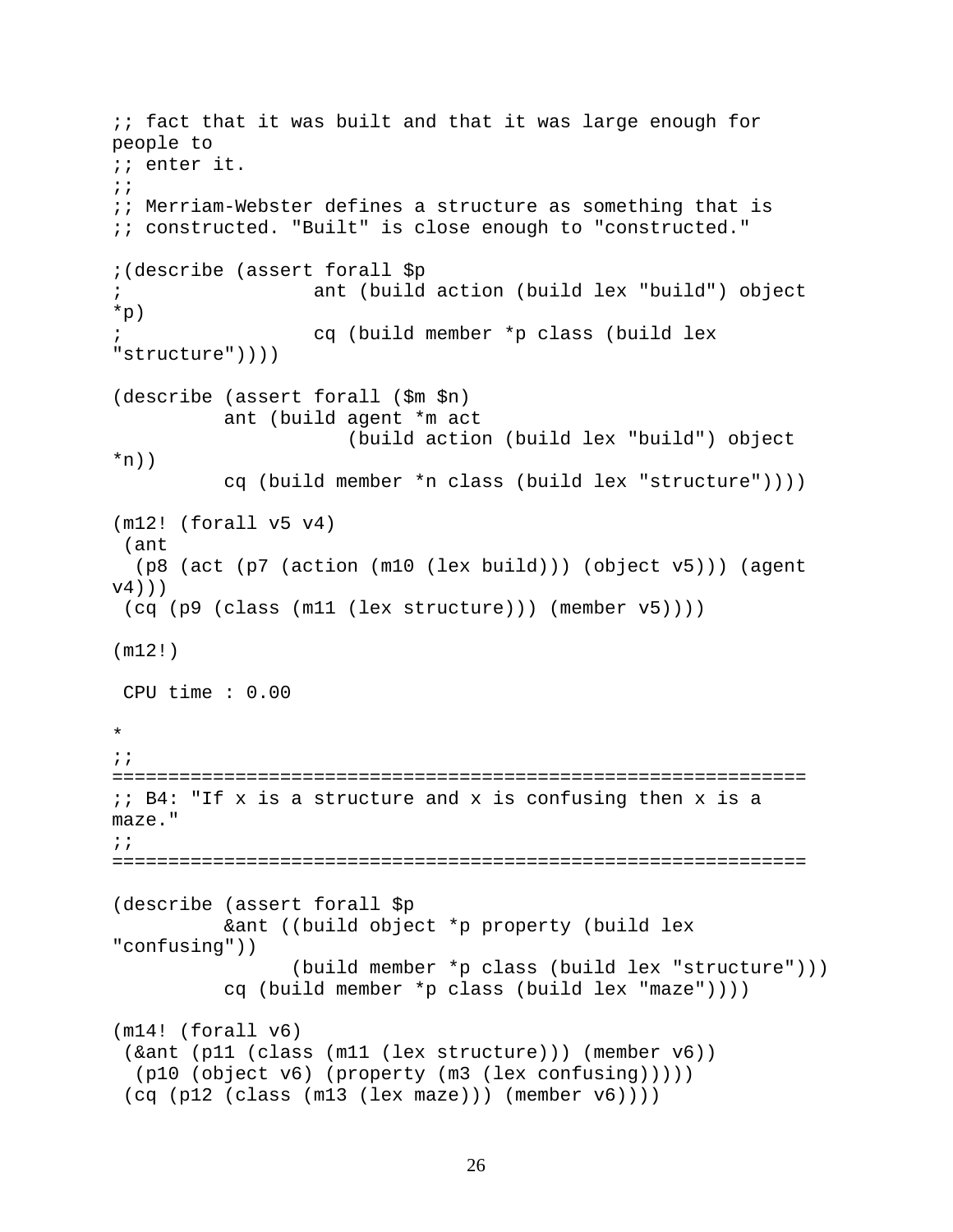```
(m14!) 
  CPU time : 0.01 
* 
; CASSIE READS THE PASSAGE: 
; ========================= 
; (put annotated SNePSUL code of the passage here) 
;========================================= 
; P1: "A king built a labyrinth..." 
;========================================= 
(describe (add agent #king act (build action 
           (build lex "build") object #labyrinth))) 
(m17! (class (m11 (lex structure))) (member b2)) 
(m16! (act (m15 (action (m10 (lex build))) (object b2))) (agent 
b1)) 
(m17! m16!) 
  CPU time : 0.02 
* 
(describe (add member *king class (build lex "king"))) 
(m23! (class (m22 (lex king))) (member b1)) 
(m23!) 
  CPU time : 0.01 
* (describe (add member *labyrinth class (build lex 
"labyrinth"))) 
(m25! (class (m24 (lex labyrinth))) (member b2)) 
(m25!) 
  CPU time : 0.01
```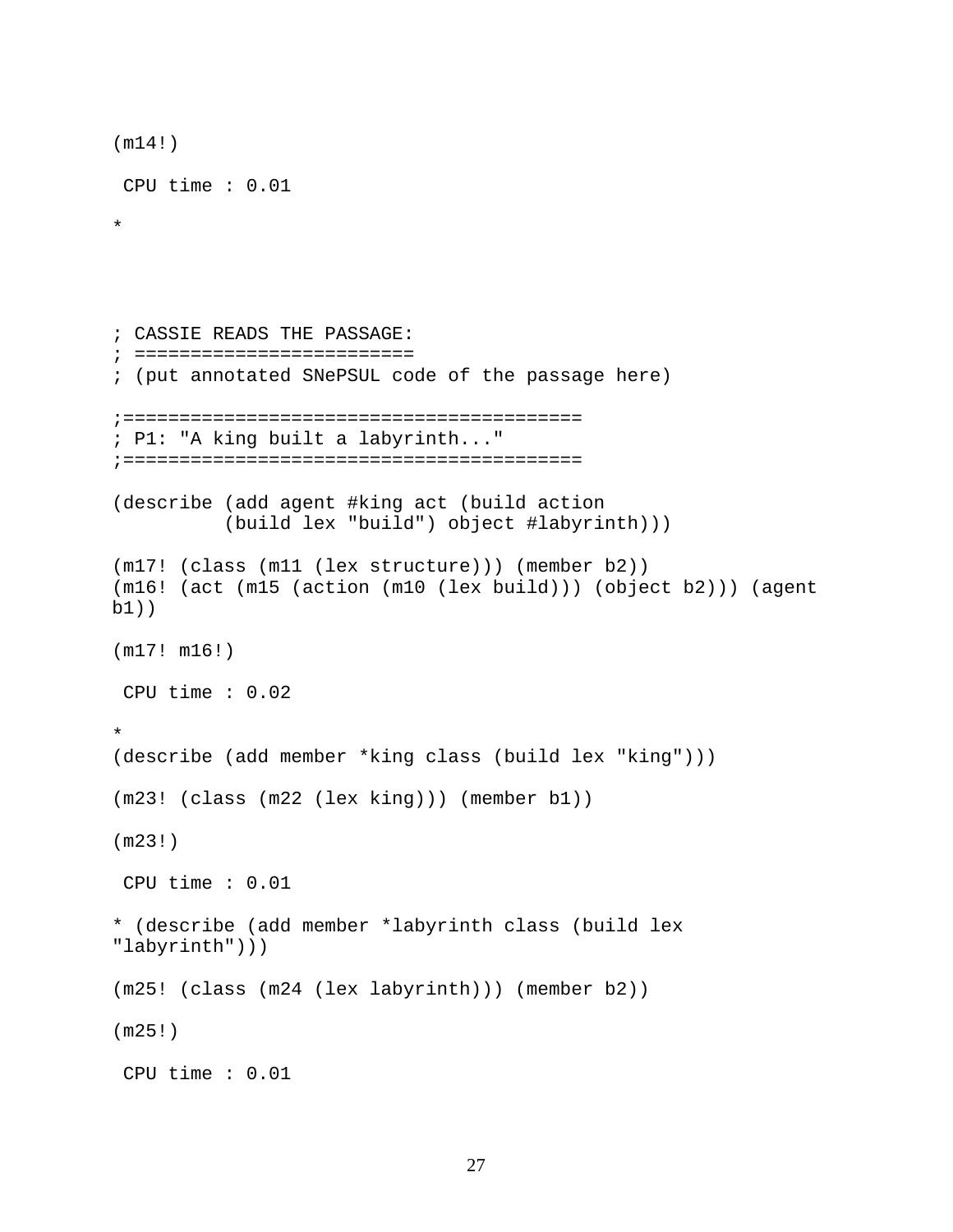```
;================================================ 
; P2: ...a labyrinth so confused and so subtle... 
;================================================ 
(describe (add object *labyrinth property (build lex 
"confused"))) 
(m21! (object b2) (property (m1 (lex confused)))) 
(m21!) 
 CPU time : 0.01 
* (describe (add object *labyrinth property (build lex 
"subtle"))) 
(m26! (class (m13 (lex maze))) (member b2)) 
(m20! (object b2) (property (m2 (lex subtle)))) 
(m18! (object b2) (property (m3 (lex confusing)))) 
(m26! m20! m18!) 
 CPU time : 0.01 
* 
;===================================================== 
; P3: ...that men who entered it would lose their way. 
;===================================================== 
(describe (add forall $y 
           &ant ((build member *y class (build lex "human")) 
                  (build agent *y act (build action (build lex 
                  "enters") object *labyrinth))) 
           cq (build object *y property (build lex "lost")))) 
(m30! (forall v7) 
  (&ant 
   (p14 (act (m28 (action (m5 (lex enters))) (object b2))) (agent 
v7)) 
   (p13 (class (m27 (lex human))) (member v7))) 
  (cq (p15 (object v7) (property (m29 (lex lost)))))) 
(m30!) 
 CPU time : 0.01 
*
```
\*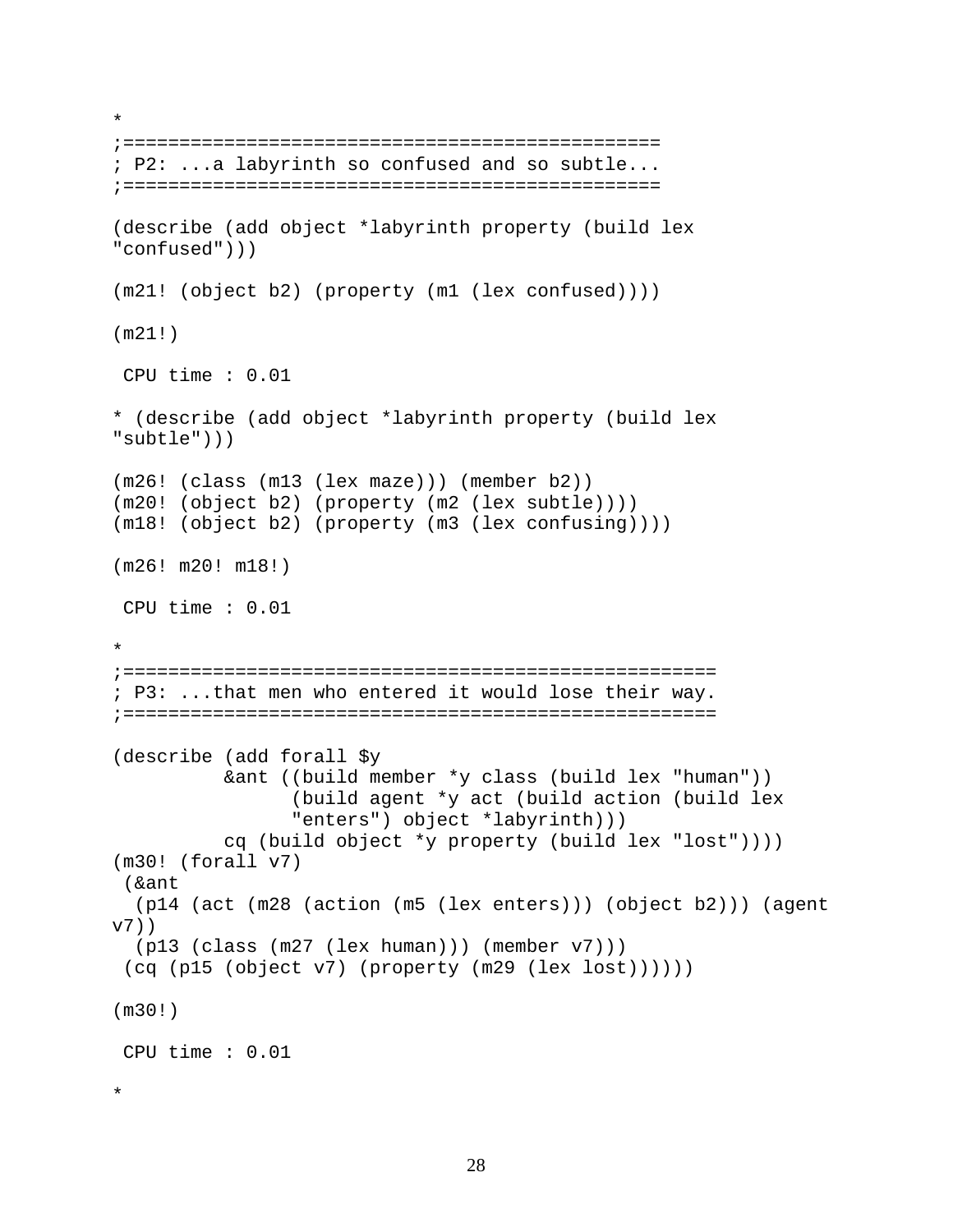```
; Ask Cassie what "WORD" means: 
;; UNCOMMENT THE ONE YOU *DO* WANT 
;; AND DELETE THE OTHER!!!!!!!!!!!!!!!!!!!!!!!!!!!!!! 
\hat{\mathcal{L}} (
--> defineNoun "labyrinth") 
 Definition of labyrinth: 
 Possible Class Inclusions: structure, maze, 
  Actions performed on a labyrinth: king build, 
  Possible Properties: confused, subtle, confusing, 
nil
```
CPU time : 0.21

End of /home/unmdue/jsalazar/CSE663/SNePS/labyrinth.demo demonstration.